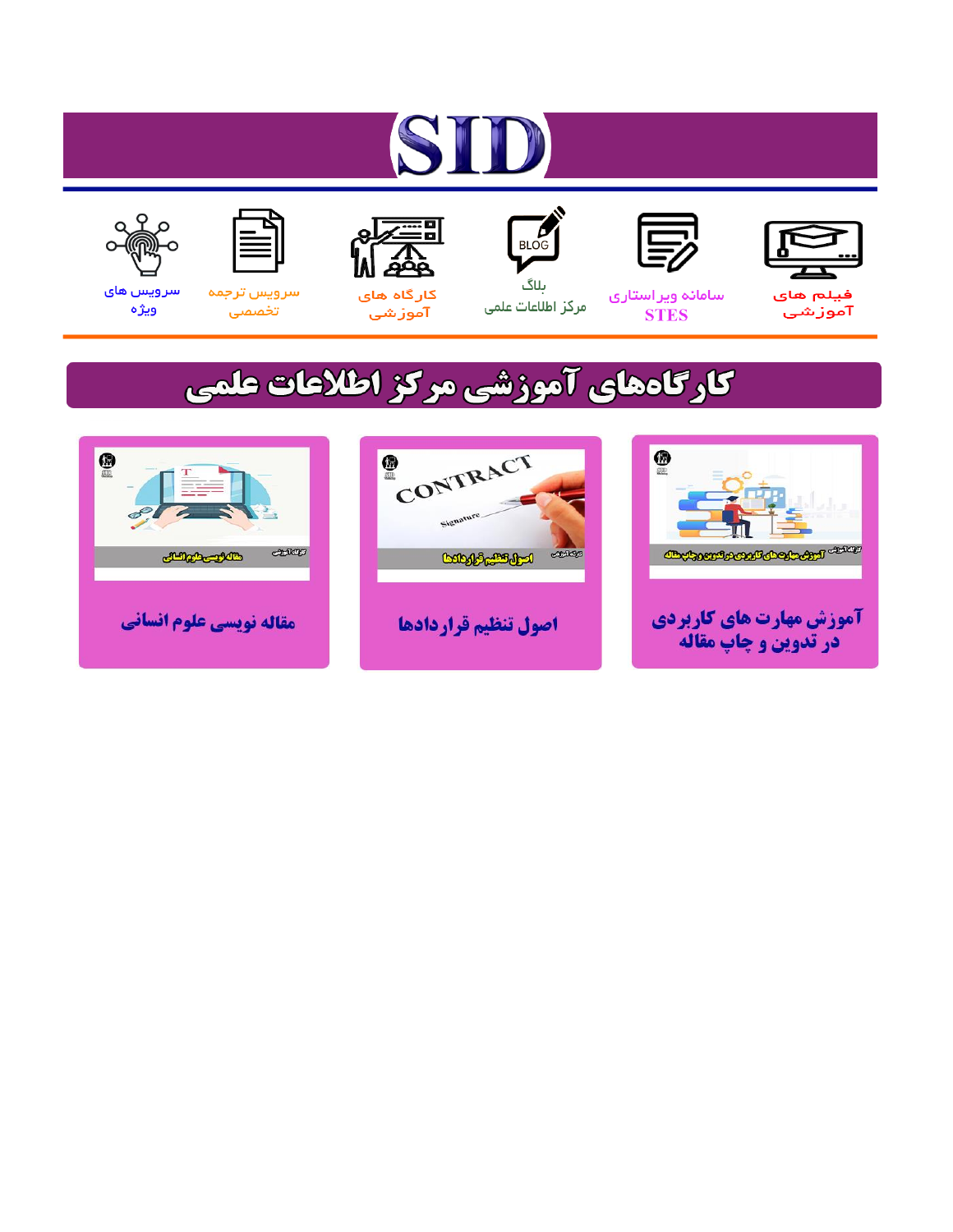## درآمدي پر نقاب و کارکرد آن در شعر معاصر عربي

## دکتر علی نحفی ابو کی

استادىار دانشگاه كاشان<sup>۱</sup>

( از ص ١١٥ تاص ١٣٤)

تاریخ دریافت مقاله ۸۹/۰۷/۰۲ پذیرش ۹۰/۰۳/۱۱

یکی از مطرحترین و گیراترین مباحثی که اکنون توجـه منتقـدان شـعر معاصـر عرب را به خود جلب کرده، بحث نقاب و کارکرد آن است که در بین فارسیزبانان کمتر مورد توجه قرار گرفته است. یافتها و دریافتهای ما در این جــستار متوجــه نقاب و کارکرد آن میباشد. پرسشهایی که در اینجا در گسترهٔ دید خود قرار دادیم و تلاش نمودیم تا به آنها پاسخ بگوییم از ایل قرار است: نقاب چیست و ریشههای آن را باید در کجا جست؟ بین چهرههای سنتی و تکنیک نقاب چه رابطهای وجـود دارد؟ شاعر به هنگام بهرهگیری از نقاب، چه اصولی را باید در گسترهٔ دید خود قرار دهد؟ فرایند بهرهگیری از یک چهرهٔ سنتی و نقاب زدن بــه اَن را چگونــه مــ تــوان ترسيم نمود؟ عربها از چه زمان با اين تكنيك أشـنا شـدند و تحـت تـأثير چـه مکانیزمی رو به سوی این فن آوردند. و مهمتر از همــه ایــن کــه ایــلن تکنیــک چــه كاركردي در شعر معاصر عرب داشـته اسـت؟ از نتـايج ايـن تحقيـق آن اسـف كـه فراخوانی شخصیّت، نقاب نیست، فراخوانی شخصیت یـک مرحلـه اسـت و نقـاب زدن به آن مرحلهای دیگر. نقاب عموماً بـا شخـصیتهـای سـنتی سـروکار دارد تـّـا شخصیتهای خیالی و عناصر طبیعی. بهرهگیری از فن نقاب بــه پوشــیدگی و بیــان غیر مستقیم ایدهها کمک شایانی می کند و به رمزی بودن اثر می انجامد.

واژههای کلیدی: نقاب، شخصیت سنتی، فراخوانی، شعر معاصر عربی.

Najafi.Ivaki@yahoo.com • الشان المقابل المقابل المقابل المقابل المقابل المقابل المقابل المقابل المقابل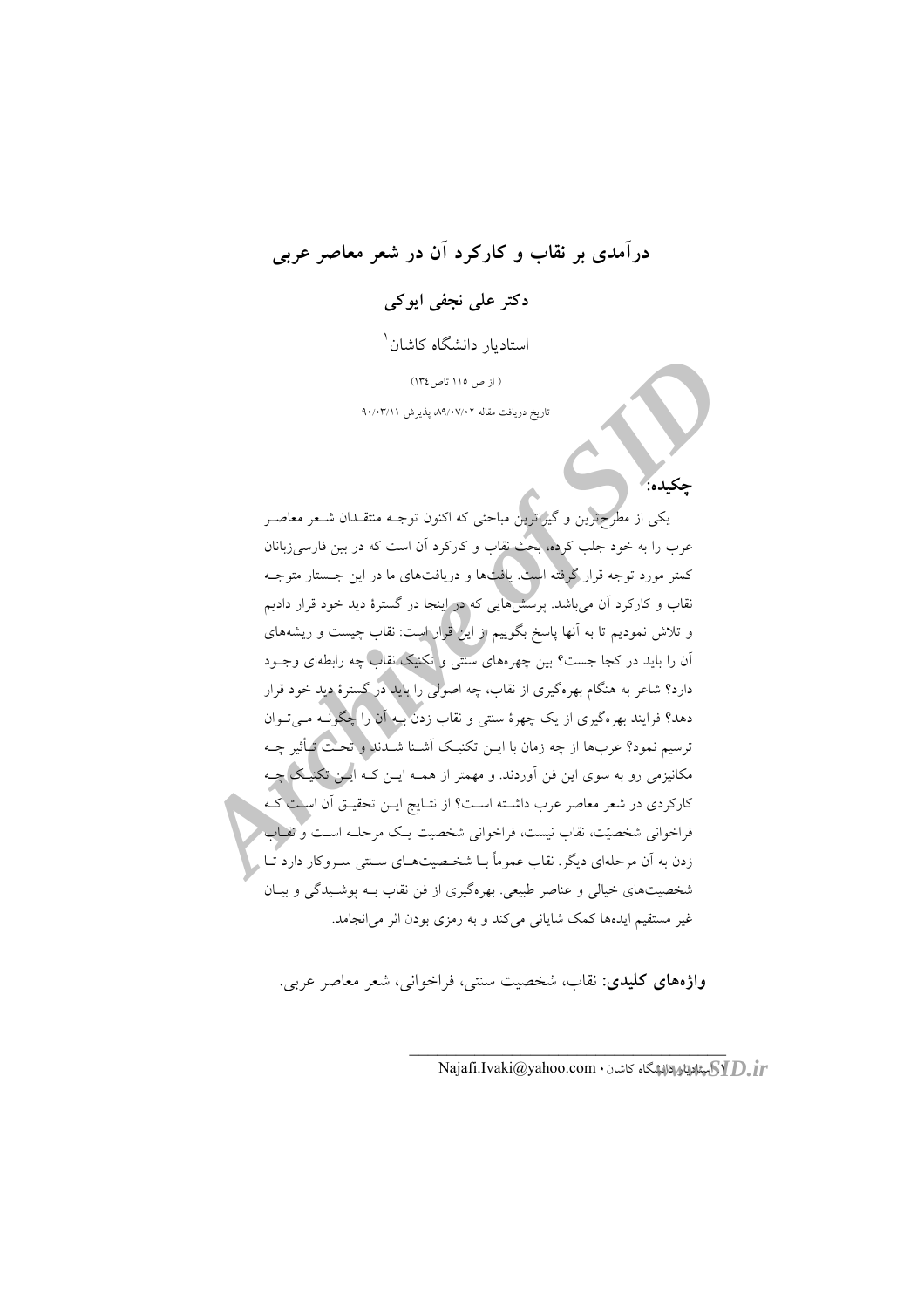مقدمه:

شعر معاصر عرب را باید شعر «تجربه» دانست که شاعر آن شاعری است آگیاه ب سنّت و تکنیکها و اسلوبهای شعری جدید و در همـان حـال کـاملاً «خطریــذیر». او تحت تأثیر مکانیزمهایی قرار گرفته که طرز تلقی و نگرش وی را بــه جهــان پیرامــون و ادبیات تغییر داده و دگردیسیهایی در شعر و سازههای شعریاش به وجود آورده است. أنچه مسلم است این است که او میکوشد با پیش اندیشی، شعری به مخاطب ارائه دهــد که در گام اول صفت پیرآمد بودن را برای او به همـراه داشـته باشـد و در گـام بعـدی، منتقدان برچسب ناتوانی بر او نزنند. در همین راستا یا را از آنچه گذشتگان بودند فرات نهاد و در مسیر نوگرایی و نوآوری گامهای ارزندهای برداشت که از آن جمله مــی تــوان به موارد زیر اشاره کرد: رویگردانی از قالب شعری قدیم و گرایش به شعر آزاد و شــعر منثور، وحدتبخشی به شعر و نگاه انبدام وار ٔ بـه آن، نـوآوری در تـصاویر شـعری ٔ و سعی در عمق بخشی به آن، نوگرایی در زبان شعری و کم رنگ کردن فرایند خودکاری آن و تلاش برای به کارگیری عناصر زبانی و برجستهسازی آن<sup>:</sup> تغییر رویکرد به ســُنت و پهره گېږي از آن په شپوههاي مختلف پېنامتنې ۱ وراخواني شخېصیتهياي تياريخې و اسطورهای و مردمی در شعر و بهـرهگیـری از آن شخـصیتها بــا شـــوههـای مختلفــ همچون تکگویی آ و گفتگو <sup>۷</sup> نوآوری در درونمایه <sup>^</sup> و تلاش برای سازش میان شـکل و محتوا و وحدت و تنوع و … که البته این هنجارگریزی ْ و رویگردانی از قواعد حاکم بر شعر و زبان

1.organic 4. Foregrounding 7.Dialogue

2.the poetic image 5.intertextualite 8.theme

3.Automation 6.Monologue 9.Deviation

 $www.SID.fr$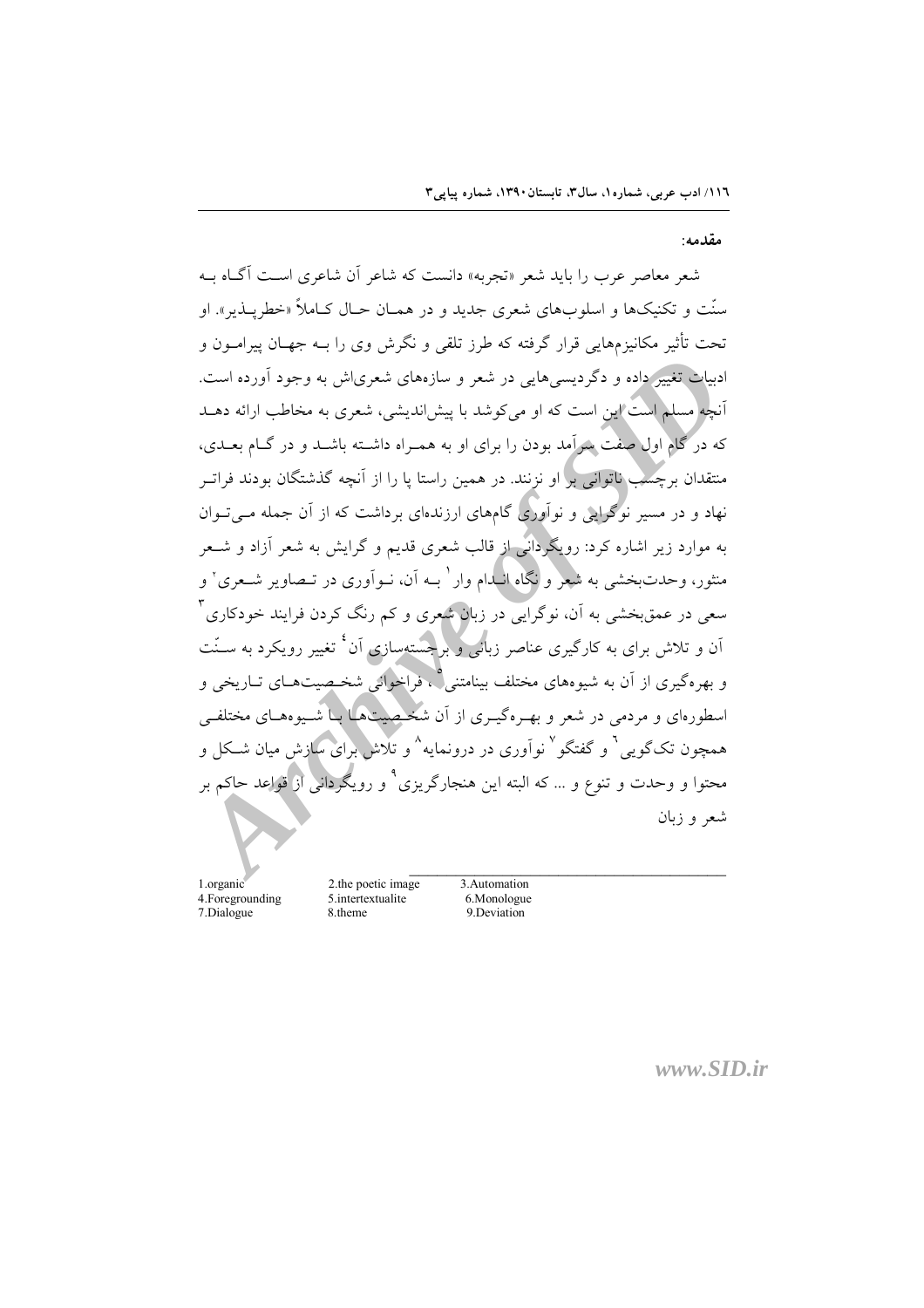درآمدی بر نقاب و کارکرد آن در شعر معاصر عربی /۱۱۷

شعری و گرایش به نوآوری از یک شاعر تا شاعری دیگر و از یک سروده تا سرودهٔ دیگر متفاوت مے نماید.

گذشته از همهٔ این موارد، شاعر معاصر عرب در راستای همین نوگرایی، تکنیکی بـه نام تکنیک «نقاب» را نیز در شعرش تجربه کرده و با بهرهگیری از آن تحول عظیمــی در روند شعر و اسلوب شعري خود ايجاد نموده است كه شناخت چيستي و چگونگي آن، اهمیتی بس فراوان دارد و هر کوششی برای روشن کردن آن، اقدامی موجه می نماید.

## نقاب در لغت و اصطلاح

نقاب در لغت به معنى حجباب و پــرده، معــادل بــا:masquerade، masque ،mask و Allusionغربی و «قناع» عربی است که شخص آن را بر چهره مـیiزــد و بــدان وســیله چهرهٔ خود را ً مي پوشاند و چهرهٔ ديگري نمايان ميسازد. اين واژه با گذشت زمـان بـر شخص ٰ و یا شخصیتی اطلاق گردید که در نمایشنامههای قدیم با نقابی کــه بــر چهــره داشت به ایفای نقش میپرداخت. (وهبه، ص۴۹۷) این عمسل در ابتـدای امـر، در اثنــای آیینهای دینی انسانهای گذشته به کار گرفته م<mark>ی</mark>شد و سپس در نمایشهـای یونــانی و هندی جایگاه ویژهای یافت؛ طوری که شخص نقابدار در نقش یک شخیصیت –ک عموماً یک شخصیت اسطورهای و خیالی و از خــدایان بــود – بــر روی صــحنه حاضــر می گشت و به ایفای نقش می پرداخت، و با به کارگیری همین نقاب بود گیه خــدایان و شیاطین و حیوانات جان می گرفتند و شخص نقاب(ده بـه گونـهای اقـلدام مـی کـرد کـه گویی همو الههٔ مرگ و زندگی است. (کندی، صص ٦٥–٦٦). اما با شروع قـرن جدیـد نقاب وارد حوزهٔ شعر شد؛ البته با عملکردی نسبتاً متفاوت با آنچه در نمایش داشت.

نخستین کسی که در شعر معاصر عـرب صـراحتاً از اصـطلاح نقــاب سـخن گفــت، عبدالوهاب البياتي است؛ آنجا كه مي گويد: «نقاب اسمي است كه شاعر در همسان حسال که از خویشتن به دور است از طریق آن سخن میگوید؛ یعنی شاعر به آفرینش وجودی مستقل از ذات خود دست می;ند و با این کار از مرز غنائی گری و رمانتیسمی که بیشتر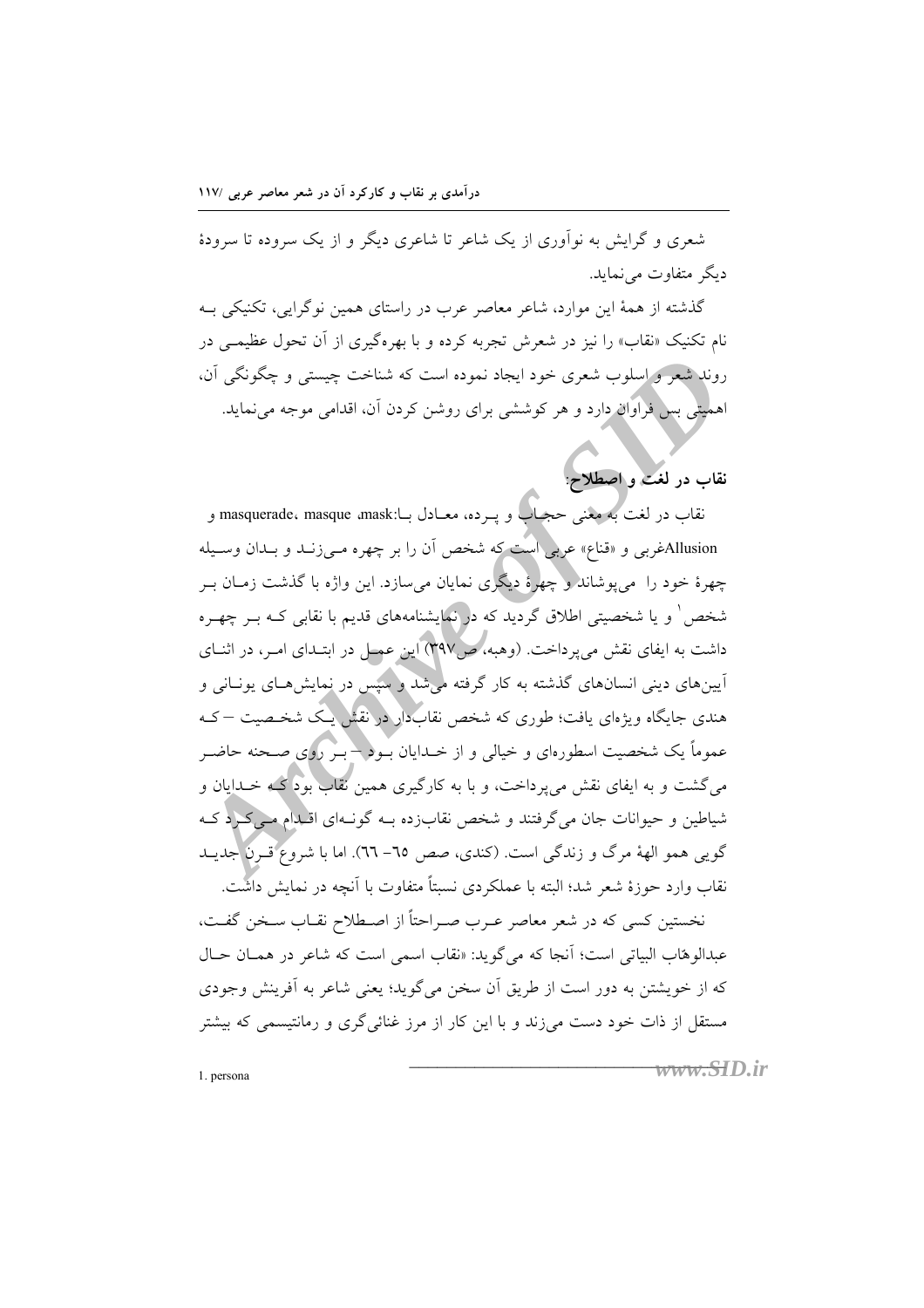شعر عربي در اَن به تباهي رفته دور مي گردد (بيـاتي، *تجربتــي الــشعرية، ص ٤٠*) بيــاتي چنین اسلوبی را اسلوب نوین بر ً می خواند و مدّعی است که با بهرهگیری از آن تــلاش کرده بین میرنده و نامیرنده، بین متناهی و نامتنـاهی، و بـین زمـان حاضـر و گـذر از آن سازش ایجاد کند. (همان، صص ۳۹ – ٤٠) بعد از او نیز منتقدان بـسیاری در ایـن بـاره سخن گفتند که آوردن همهٔ آنها از حوصلهٔ این جستار خارج است و به ناچـار بایــد بــه ذکر یکی دو مورد آن بسنده کرد. احسان عباس در تعریف نقاب میگوید: «نقاب بیــشتر شخصیت تاریخی را متبلور میکند (که شاعر پشت اَن پنهان میشود،) تا به بیان دیدگاه مورد نظر خویش بیردازد و یا کاسته های عصر جدید خود را از کانـال آن مـورد انتقـاد قرار دهد.» (عباسُ،ص ١٢١). طبق نظر وي نقابٍ ويــژهٔ شــعر نيــست بلكــه نمايــشنامهٔ شعری و داستان کوتـــــــاه را نیز شامل میشود. او می|فزاید که نقاب، اَفرینش اســطورهٔ تاریخی– و نه تاریخی حقیقی – را متبلور میسازد و از این رهگذر مــیتــوان احــساس بیزاری از تاریخ واقعی را بیان نمود، البته با خلق جـایگزینی بـرای آن (یعنـی اسـطوره) (همان).

سامح الرواشده نیز در تعریف این تکنیک میگوید: «نقاب نمایانگر یک ابزار هنری*ـی* است که شاعر بهوسیلهٔ اَن در شخصیت دیگری حلول می(کند) شخصیتی که برای مبــدع و مخاطب از یک روند نسبی حافظهٔ تاریخی برخوردار آست، و شـاعر صـدای مـستقیم (و صریح) خود را به وسیلهٔ آن شخصیت پنهان میدارد، به نحوی کـه دول تجربــه در آن با هم گرد می آیند—مراد همان تجربهٔ مرتبط با شخصیت فراخوانده شده و تجربهٔ خاص شاعر است – و ضمیر متکلّمی که مرجع اَن شخصیت فراخوانده شـده اسـُت بَـُوْ مـتن، حاکم میشود به نحوی که عمل هر دو طرف نقاب در آن دارای توازن باشــد، بــیlنکـه یکی از آن دو بر دیگری طغیان کند و یـا یکـی از آن دو بــه نفــع دیگــری بــه صــورت نيمهنهايي حذف گردد. (الرواشده، ص٢١). به بيان سادهتر، نقاب در اصطلاح نقد جديد وسیلهای است که شاعر با کمک آن در پشت چهرههای فراخوانـده شـدهٔ سـنتی پنهـان می گردد و از زبان آنان به نقل ایده و افکار و تجربههای معاصر خود میپردازد؛ بی آنک بخواهد چهرهٔ اصلی خود را برای مخاطب بنمایاند. البته در مفهوم جدیدتر نقــاب دیگــر<br>WWW.SID.ir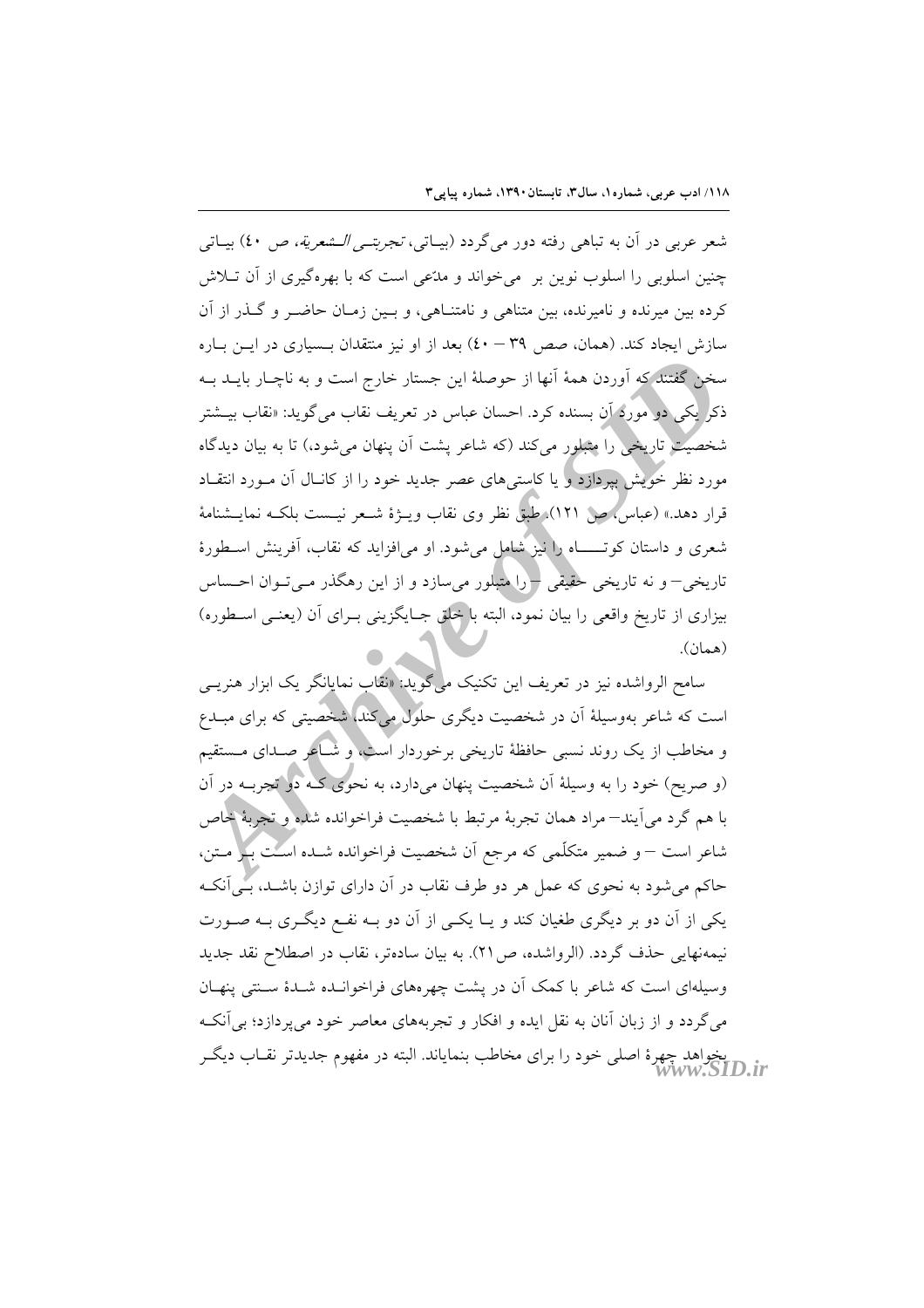نه وسیله، که خود آن شخصیت سنتی است که شاعر او را در شعرش فرا می خواند و از کانال او به نقل غیر مستقیم تجربههای معاصر خود میپردازد. این نکتـه را از آن جهـت یادآور شدیم که ممکن است هـر منتقـدی بـه دلخـواه یکـی از واژگـان «وسـیله» یـــا «شخصيت» را در تعريف خود از نقاب لحاظ كند.

نقاب و پیوند آن با چهرههای سنتی:

بهتر است بحث خود را با طرح این پرسش ادامه دهیم: آیا نقاب و بهرهگیـری از آن مختص چهرههای سنتی – تاریخی، مردمـی و اسـطورهای – اسـت یــا شخـصیتهــای خیالی و عناصر طبیعی را نیز در بر میگیرد؟ بر سر چنین مـسألهای بــین منتقــدان ادبــی اختلاف است. احسان عباس در كتاب *اتجاهــات الــشعر العربــى المعاصــر (*ص ١٢١) و على حدّاد در كتاب *أثرالتراث في الشعر العراقي الحديث (ص ١٥٩،١٤٨*) اين تكنيك را تنها منحصر در شخصیتهای سنتی میدانند و بر این باورند که اگر جز این باشد، نقاب کارایی و ارزش چندانی نخواهد داشت و از ارزش هنری اثر ادبسی نیـز کاسـته خواهــد شد. علی عشری زاید نیز بر این باور است که عموماً نقاب در شخصیتهای سـنتی بـه عرصهٔ ظهور می پیوندد و تجربه نشان داده که شاعران از چهرههایی بهره بردهانــد کــه در طول تاریخ نمونه گشتهاند و دلالتهای ماندگار و فراگیر و قابل تجلُّد دارنـد. (عـشری زايــد، صــص ٧٣ – ١٨٦) عبــدالله ابوهيــف نيــز صــفت مميّــزه قــصيدة نقــابين را در تاريخي بودن شخصيت فراخوانده شده و يا معـروف و مــشخص بــودن وي در وجــدان جمعي و مردمي ميداند و معتقد است كه اگر غير از اين باشد از حــوزهٔ قــُـطْمِيدهٔ نقــابين خارج است. (ابوهیف، صص ٤٦، ١٠٥، ١٠٦) امّا جابر عــصفور دايــرهٔ شــمول نقّــاب را گستردهتر از آن میداند و مانعی نمیبیند که شاعر به چهرهٔ شخصیتهـایی کـه از پـیش خود اَفریده و زاییدهٔ خیال اوست و نیـز عناصـر طبیعـی نقـاب زنــد.(نقــل از کنــدی، ص ۱۳۱) عبدالوهاب البیاتی نیز میگوید او نقابهای خویش را علاوه بر شخصیتهای تاریخی و اسطورهای از شهرها و رودها برگزیده است. *(بیاتی، تجربتی الشعریه، ص ٤٠)* و می شک بنابر همین برداشت اسـت کـه خلیـل موسـی معتقـد اسـت کـه ریــشههــای<br>www.SID.ir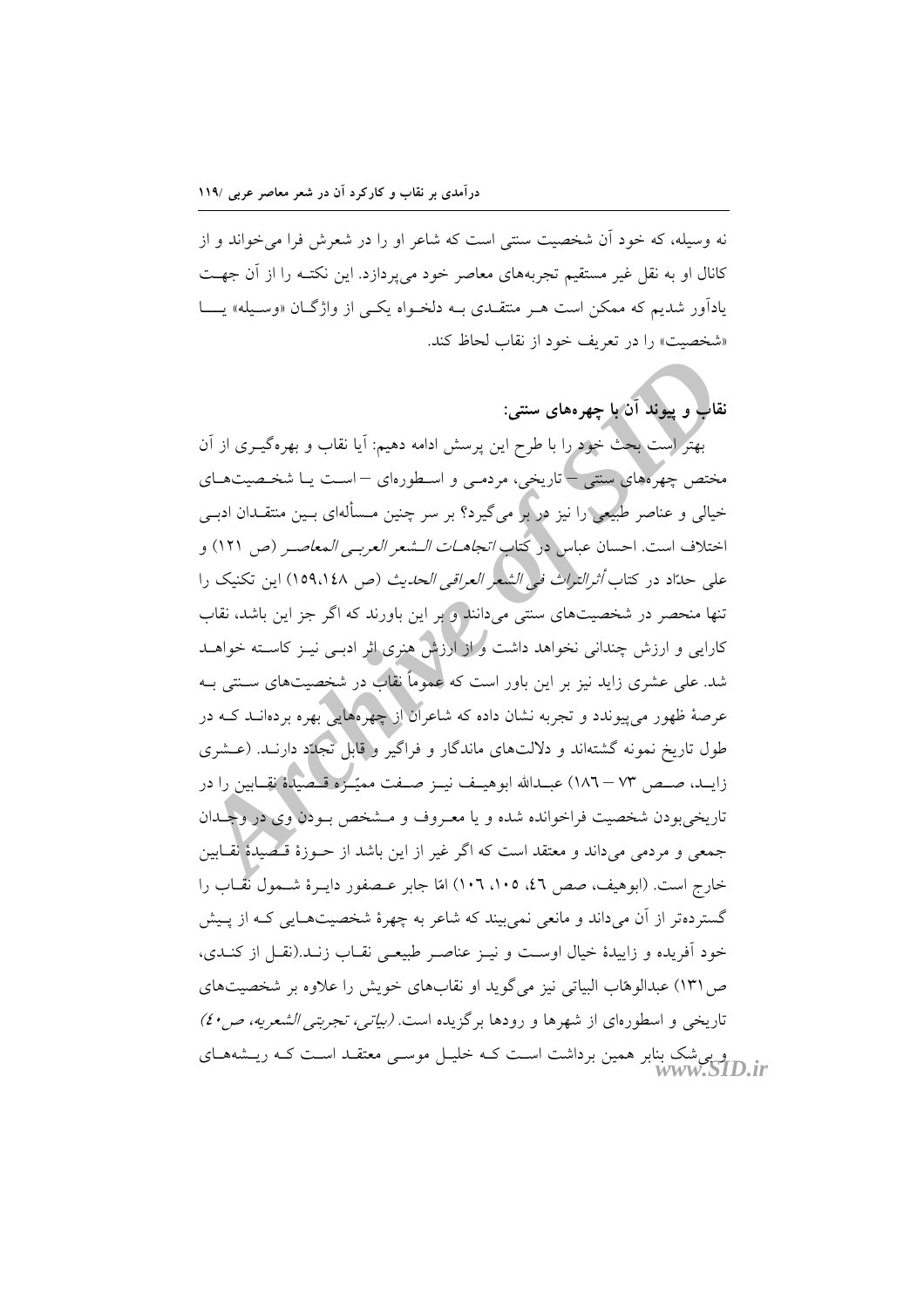بھرہگیری از تکنیک نقاب را باید در میراث ادبی خود عربھا جستجو کے د آنجا ک «ابوالفتح الاسکندری» در هر مقامهای از *مقامات همدانی* نقابی جدید بر چهره می¿نــد و به چهر مای دیگر در می آید. (موسی ص ٢١٤) اما پاسخ چیست ؟

اگر قدری در این زمینه دقیق شویم در می پاییم که می توان بر شخصیتهـای خیـالی و عناصر طبیعی نقاب زد. شاعر اگر بخواهد می تواند شخصیتی بیافریند و یا بــه عناصـر طبیعی جان دهد و از رهگذر آنها به بیان ایده و افکار خود بیردازد. با این همه بایــد بــه این حقیقت تن در داد که فراخوانی شخصیتهای سنتی و نقـابزدن بــه آنهـا بــه چنــد دلیل از لحاظ هنری ارزش بیشتری دارد: اول آنکه عناصر طبیعی و شخصیتهای خیالی دارای ابعاد فکری نیستند و در اصل و اساس خود\_ برخلاف چهرههای سنتی\_ با خود، اندیشه و پیغامی برای مخاطب حمل نمیکننـد و ویژگـی «القـایی» ندارنـد. دوم اینکـه عناصر طبیعی و شخصیتهای خیالی از آنجا که ریشه در سنت ندارنـد مخاطـب را بـه سنت پیوند نمیدهند و برخلاف چهرههای سنتی سبب پویایی سنت نمــیشــوند. ســوم اینکه چون عناصر طبیعی و شخصیتهای خیالی، خالی از رفتار و گفتار پیشین هستند، در هنگــام بــه كــارگيري آنهــا در شــعر، ديگــر بينــامتنـي\و ارائــه تــصوير معكــوس يــا پارادوکسی ٔ نخواهیم داشت و گمان نمی رود که بــرای خواننهدهٔ اثــر چنــدان لــذتبخش باشد. هم از این روست که شاعران معاصر شیفتگی خاصی نسبت به چهرههای سنتی از خود نشان دادهاند تا جائی که چنین حکم کردهاند که «چیزی نمانده کـ» اسـلوب نقــاب منحصر بر شخصیت سنتی \_ تاریخی گردد» (حداد، ص ١٤٩).

نقاب و اصول و شیوههای بهرهگبری از آن:

آنچه در اینجا بایستهٔ امعان نظر است و نباید به سادگی از کنار آن گذشت این است که فراخوانی شخصیتهای سنتی و نقابزدن به آنها در شعر، در گرو پیروی از اصـولی

2.paradoxical

1.intertextualite

www.SID.ir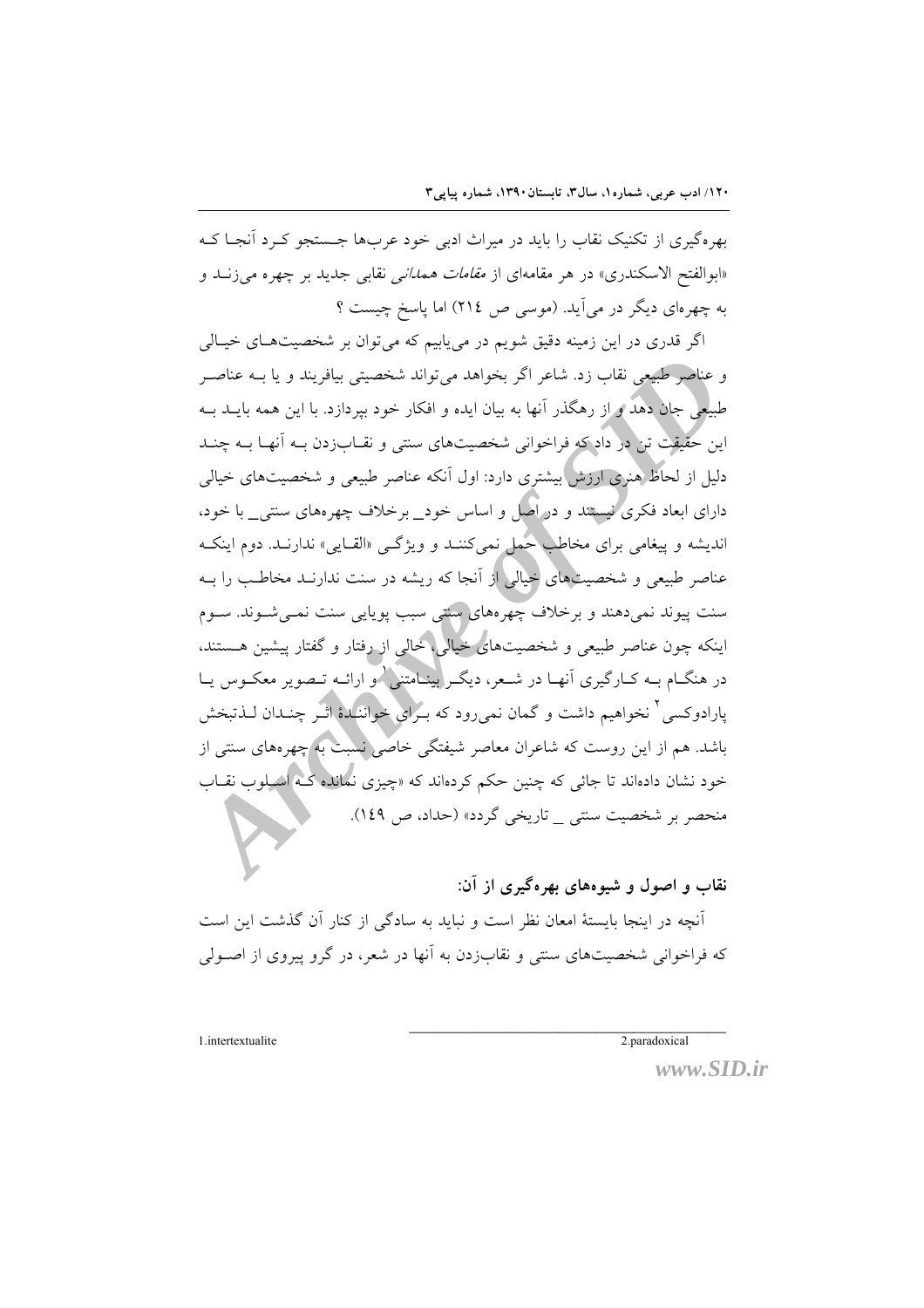است که تنها با رعایت آن شاعر می تواند به خوبی از این تکنیک بهـره گیـرد و قـصیدهٔ نقابین تمام عیار ارائه دهد که در اینجا به چند مورد آن اشاره می شود:

١. اصل شناخت كافى نسبت به چهرهٔ سنتى: شباعر بايبد شبناخت كيافى نسبت بيه شخصیتی داشته باشد که قصد دارد آن را در شعرش فرا بخواند. او نخـست بایــد ببینــد که آیا اجازهٔ ورود بــه فــضای آن شخــصیت ســنتی را دارد یــا خیــر. اگــر دریافــت کــه تجربُههایی معاصر وی با تجربهها و دلالتهای چهرهٔ سنتی همخوانی نـدارد نبایــد او را در شعرش فرا بخواند و به آن نقاب بزند. چــون شخـصیت ســنتی در بافـت شــعری او غریب و بیگانه خواهد بود. پس شاعر باید بداند که از چــه شخـصیتی بــرای بیــان چــه تجربهای استفاده کند و نباید بر او ایده و تجربـهای حمـل کنـد کـه بـا آن بیگانــه و بـا سازههای تاریخی و فکری اش ناهمسوست.

به عبارت دیگر هر شخصیتی نمی تواند عهدهدار هر تجربهای باشد و هر تجربهای را نیز نمی توان بر هر شخصیتی حمل کرد، پلگیه اصل همخبوانی و همسویی بایید بیین تجربهٔ شاعر معاصر و شخصیت سنتی مـورد توجـه قــرار گیـرد (علـی، ص ۱۸ – ۱۹: موسى، ص ٢١٧). به عنوان نمونه وقتى شاعرى چول امل دنقل بر آن است تا از فقـر و بدبختی و خواری ملتهای عربی سخن بگوید و ذلت و زبونی آنها را در عصر حاضـر برای مخاطب ترسیم نماید و او را متوجه گرداند که روشنفکران عربی اکنون بـی اعتبـار گشتهاند و در برابر حاکمان مزدور خود سر تسلیم فرود میآورند، نقاب عنتـره را ۱ کـه در ادب عربی در کنار صفاتی دیگر او را بردهای خوار و ذلیل مـیشناسـَـند\_ بـر چهـرهٔ خود مي;ند و ميگويد: ظللت في عبيــد "عـبس" أحــرس القطعــان/ أجتــزّ صــوفها../ أردّ نوقها../ أنام في حظائر النسيان/ طعامي: الكسرة و الماء.. و بعض التمرات اليابسة/ و ها أنا في ساعة الطعان/ ساعة أن تخاذل الكماة .. و الرماة .. و الفرسان/ دُعيت للميدان! / أنا الذي مــا ذقت لحم الضأن.. / أنا الذي لا حول لي أو شأن../ أنا الذي أقصيت عــن مجــالس الفتيــان،/ أدعى إلى الموت.. و لم أدع إلى المجالسة!! ...(دنقل، ص١٢٣)

 $www.SID.fr$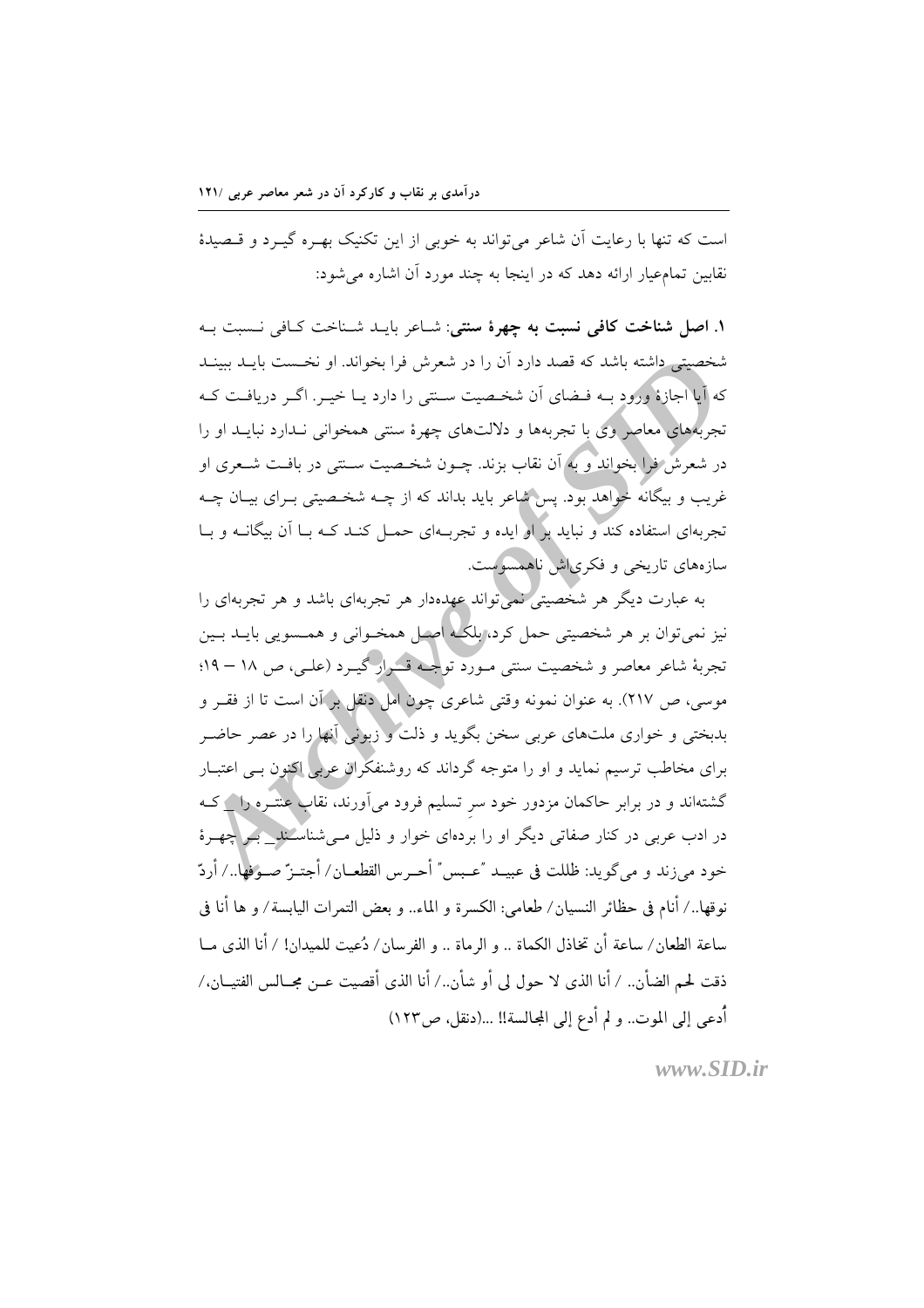بنابر همین اصل است که میبینیم بدرشاکر السیّاب برای بیان تجربهٔ بیماری و رنج و عذاب خود از حضرت ايوب (ع) الهام مبي گيـرد.(سـياب، ج١، ص ٢٤٨ - ٢٧٦) و يـا برای بیان اندیشهٔ فدادهی و جانفشانی نقاب حضرت مسیح (ع) را بر چهره میزنـد و از طریق وی به بیان تجربهٔ معاصرش میپردازد (*همان، ص۱*۵۷ – ٤٦٢) یا شـاعری چــون أدونيس كه در پي احياي تمدن و بيان قدرت عرب بر بــرونږفــت از تــراژدي اســت و تلاش میکند تا احساس غربت انسانی عربی را در این روزگار ترسیم نمایــد بــه چهــرهٔ صقر قريش عبدالرحمن الداخل(١١٣ - ١٧٢هـ) نقاب مي زند. (أدونـيس، ج ٢، ص ٢٥ – ۱۱۰) و همین طور دیگر شاعران.

۲. اصل کاربرد خاص ضمایر و اسنادها: شاعر باید در قصیدهٔ نقابین اصل را بــر ابهــام و پوشیدگی بگذارد و ضمایر را به نحوی به کار گیرد که مرجع آن و در نتیجه، صاحب تجربه ناپیدا باشد. اَنچه ذکر اَن در اینجا خالی از فایده نیست این اسـت کـه بــه هنگــام فراخواني يک شخصيت سنتي و نقابِزدن به آن، ضـماير گونـاگوني همچـون (مـتکلّم، مخاطب، غائب) دست به دست می شود که البته <mark>در چنین قصائدی، کاربرد ضمیر متکلّم</mark> از بسامد بیشتری برخوردار است (عشری زاید، ص۲۰۹). شاعر نیز باید بــه گونــهای در هماهنگیبخشیدن بین این ضمایر عمل کند که مخاطب سرگراگم شود این کـه ســخن مي گويد کيست؛ آيا شاعر معاصر است يا چهرهٔ نقابزده؟ مرجع اين ضـمير يــا ضــماير چه کسی می تواند باشد؟ زیرا اصل در بهرهگیری از این تکنیک آن است گیه نــه چهـرهٔ شاعر معاصر و نه چهرهٔ شخصیت سنتی، به سادگی آشکار نــشود تــا از آیــز طریــق بــه شدت سـمبوليک بـودن اثـر افـزوده گـردد. (کنـدي، ص٣٧٠ - ٣٧١) بـه عنـوان مثـال عبدالوهاب البياتي براي بيان تجربهٔ تصوف خود به خوبي نقاب «حلاج» را بر چهره زده و آنچنان زیـــرکانه بـــــــا او در آمیخته و بین ضمایر هماهنگی بخشیده (بیــاتی، دیــوان، ج ۲، ص۹ –۲۰) که حتّی برخی از منتقدان در تشخیص مرجع ضـمایر و در یـی آن در شناخت صاحب تجربــهٔ اظهار سر درگمی کردهاند (داود، ص۳۵۰). آنجا کـه بیــاتی در أخرين بخش اين سروده مي گويد: في سنوات العقم و المجاعة/ باركني/ عــانقني/ كلّمــني/ و <sub>rr</sub> [[إيمة لي ذراعه/ و قال لي:/ الفقراء ألبسوك تاجهم/ و قاطعوا الطريق/ و الـــبرص و العميـــان و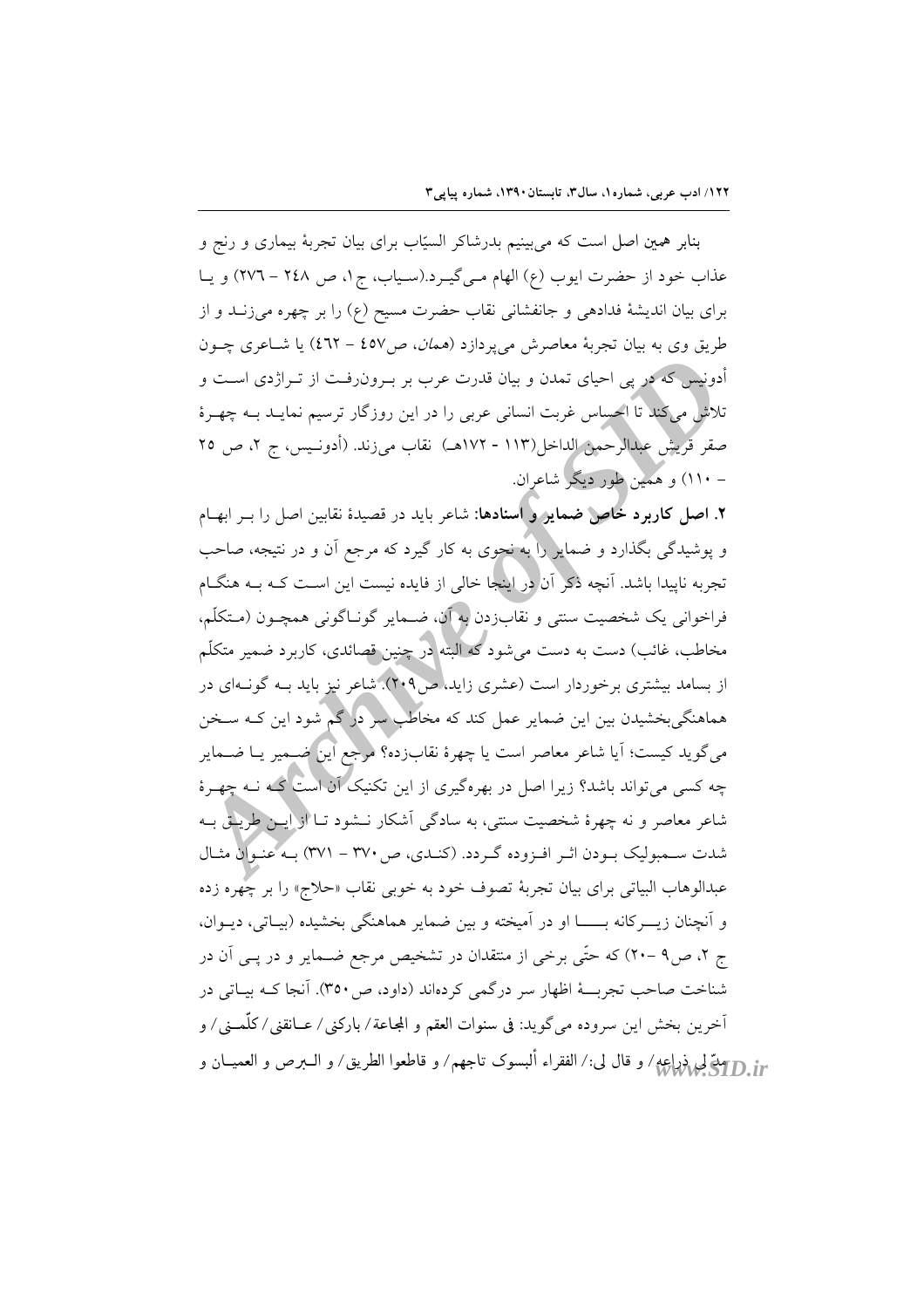درآمدی بر نقاب و کارکرد آن در شعر معاصر عربی /۱۲۳

الرقيق/ و قال لي إيَّاك/ و أقلق الشبَّاك/ و انــدفع القــضاة و الــشهود و الــسيّاف/ فــأحرقوا لساني/ و نهبوا بستاني/ و بصقوا في البئر ، يا محيَّري/ و مسكري/ و طردوا الأضياف/ من أين لى أن أعبر الضفاف/ و النار أصبحت رمادا هامدا/ من أين لي يا مغلق الأبــواب/ و العقــم و اليباب/ مائدتي، و عشائي الأخير في وليمــة الحيــاة/ فــافتح لي الــشبّاک، مــدّ لي يــديک آه. (بیاتی، ج۲، صص۱۷و ۱۸). ناپیدایی کامل صاحب اثر در قصیده امـری اسـت ناشــدنی؛ زیرا شاعر معاصر به ناچار در لابهلای شعر خـود بــه ابـراز عقایــد و دیــدگاههای خــود م ٍ یو دازد و در لابهلای آن در می پابدکه مخاطب باید با زیرکی متوجه حضورش شود. **۳. اصل توازن در بیان تجربه:** شاعری که قصد بهرهگیری از تکنیک نقاب را دارد بایــد به این امر توجه داشته باشد که صدای وی نباید نسبت به صدای شخـصیت فراخوانـده شده، نمود بیشتری داشته باشد و بیشتر به گوش رسد. چــه، حکایــت از آن دارد کــه او نتوانسته با شخصیت سنتی به مرز یکی شدن برسـد. بــه عنــوان نمونــه بیــشتر منتقــدان قصیدهٔ «محنة أبرالعلاء» بر این باورند که بیاتی در اینجا نتوانــسته آنچنــان کــه بایــسته و شایسته است قصیدهٔ نقابین از خود ارائه دهد؛ زیرا صدای او از صدای معرّی بیــشتر بــه گوش می آید و گویا او فراموش کرده که به چهرهٔ معـری نقـاب زده اسـت و بیــشتر از خود می گوید تا او! (حدَّاد، ص١٦١) شاعر نباید در این فرایند خود را اسیر چهرهٔ سنتی و تجربهٔ سنتي او نمايد. بلکه بايد بين صداي خود و صـداي او و بيـان تجربـهٔ خـود و تجربهٔ او توازن و هماهنگی ایجاد کند که اگر چنـین نکنـد حکایـت از ضـُعف او دارد. بعنوان مثال امل دنقـل در قـصيدة «لاتـصالح» (ديـوان، ص٣٩٤ - ٤٠٨) نتوانـسته اصـل توازن در بیان تجربه را رعایت کند و از شـعر او بیــشتر بــوی تجربــهٔ ســنتی بــه مــشام می رسد تا تجربهٔ معاصر! (موسى، ص ٢٣٠؛ الكركي، ص ٨٨ - ٩٧).

٤. اصل تغییر جزئی در چهرهٔ سنتی: شاعر اگر قصد داشته باشد یک چهرهٔ سنتی را بـه خوبی در خدمت تجربههای معاصر خود در اَورد، لازمهاش این است کـه دلالــتهــای جدید به آن ببخشد. این دلالتهای جدید سبب میگردد تـا تغییـری در چهـرهٔ سـنتی ايجاد شود و البتـه ايـــــن فراينــد امـرى اسـت قابــــل قبــــــول و پــذيرفتني (موســي، www.SID.ir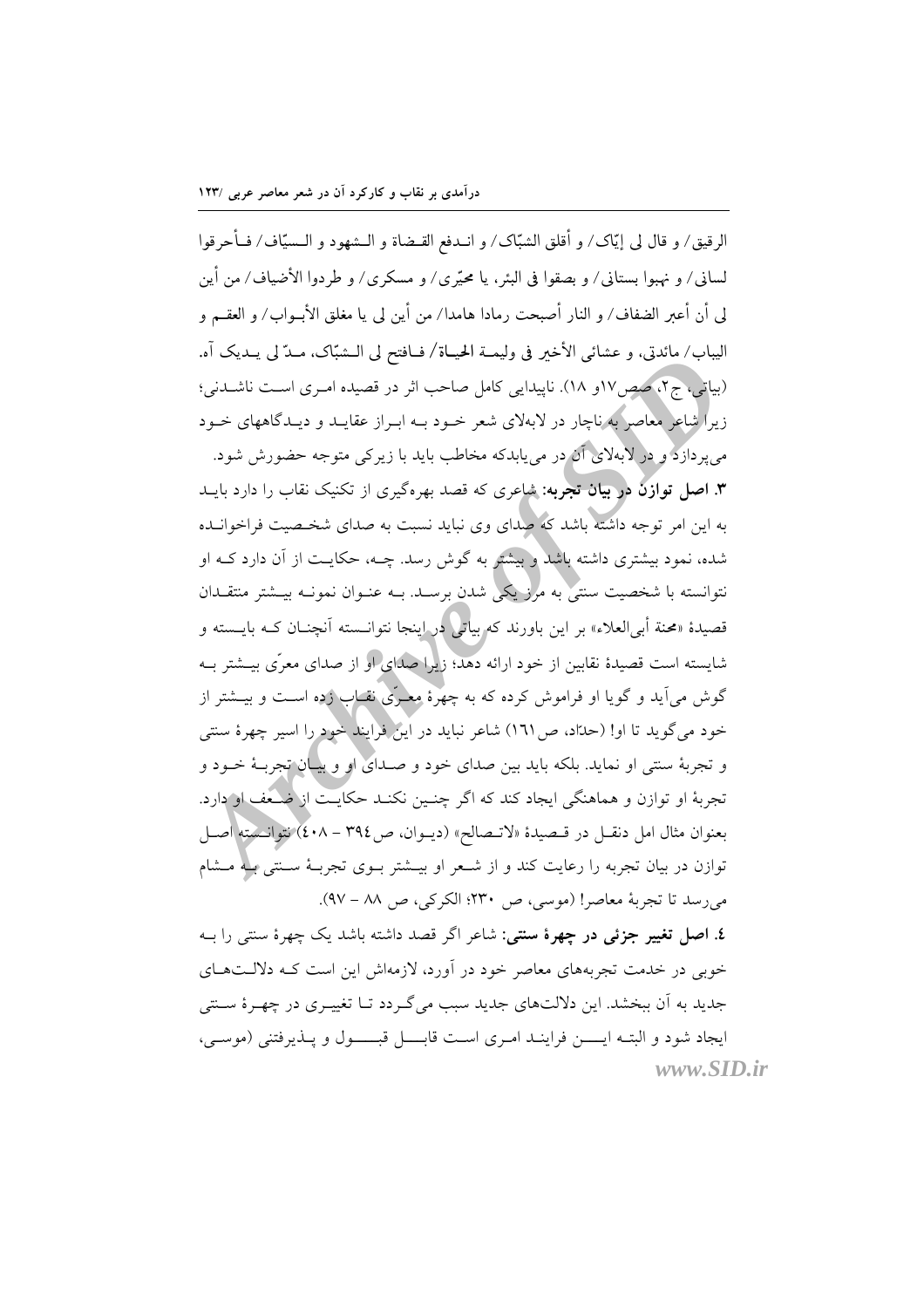ص ٢١١). در اينجا به تأكيد بايد گفت كه دخل و تصرف جزئي در چهره سـنتي و بعــد يا ابعاد جديد بخشيدن به آن، با تهى ساختن كامـل آن چهـره از سـنت كــاملاً متفــاوت است. تغییر و تبدیل باید در راستای همان صفات و دلالتهای پیشین آن چهره باشد نه در حدّی که اَن چهرهٔ سنتی دیگر هیچ پیوندی با اصل خود نداشته و کاملاً بیگانه ظــاهر گردد. به عنوان نمونه صلاح عبدالصبور در فراخــوانی شخــصیت «الملــک عجیــب بــن الخصیب» – که یکی از چهرههای هــزار و یــک شــب اســت- بــه کلّــی او را از چهــره سنتی اش زدوده و شخصیتی کـاملاً جدیــد و بیگانــه بــا اصــل خــود ارائــه داده اســت.! (عبدالصبور، ح ١ و ٢، ص ٢٥٣ - ٢٦٠).

ذکر یـک نکتـُـه در اینجـا اهمیـت دارد و اَن اینکـه کـسی نبایــد بپنــدارد فراخــوانی شخصیت سنّتی همان نقاب است! فراخوانی شخصیت سنتی یک مرحله اسـت و نقــاب زدن به آن مرحلهای دیگر ! چه پسا شاعرانی که چهـرههـای ســنتی را در شعرشــان فـرا خواندهاند ولي از زبان أنها سخن نگفتند يا با أنهـا بــه گفتگــو ننشــستند و در واقــع بــه مرحلهٔ اتحاد و یکی شدن با آنها نرسیدهاند. با این توضیح می توان به ایــن نتیجــه رســید كه بين فراخواني و نقاب رابطة «عموم و خصوص مطلق» وجود دارد.

بنابر آنچه گفته شد می توان فرایند بهرهگیری از یک چهرهٔ سنتی و نقــاب(دن بــه آن را در سه مرحله ترسیم نمود: «نخست گزینش چهرههایی که ویژگیهای آنها بــا تجربــهٔ شاعر همخوانی داشته باشد. دوم به تأویل بردن این ویژگیهـا بــه نحـو خاصــی کــه بــا ماهیت اَن تجربه همسویی داشته باشد. سوم افزودن ابعاد جدید از تجربـهٔ شـاعر بـْر اَن ویژگیها و یا بیان داشتن ابعاد جدید از خلال این ویژگیها بعد از به تأویل(بردن آن». (عشری زاید، ص ۱۹۰) مثلاً خنساء کـه شخـصیتی اسـت سـنتی- دالّـی اسـت کـه بـر مدلولهايي از جمله شاعر بودن، رثاگو بودن، مصيبتزده بـودن، ثابـت عقيـده بـودن، ایمان به خدا داشتن و .. دلالت دارد. شاعری که قصد دارد در شعرش بر وی نقاب زند بايد قصد بيان چنين تجربههايي را داشته باشد تا بتواند تجربـههـاي خنـساء را بـا همـهٔ ویژگی ها و مدلولهایش به گونهای تأویل ببرد تا با تجربهٔ معاصرش همخـوانی داشـته باشد؛ البته با إعطای صفتهای معاصر دیگر. ممدوح عدوان، شاعر معاصـر ســوریه، بــا<br>WWW.SID.ir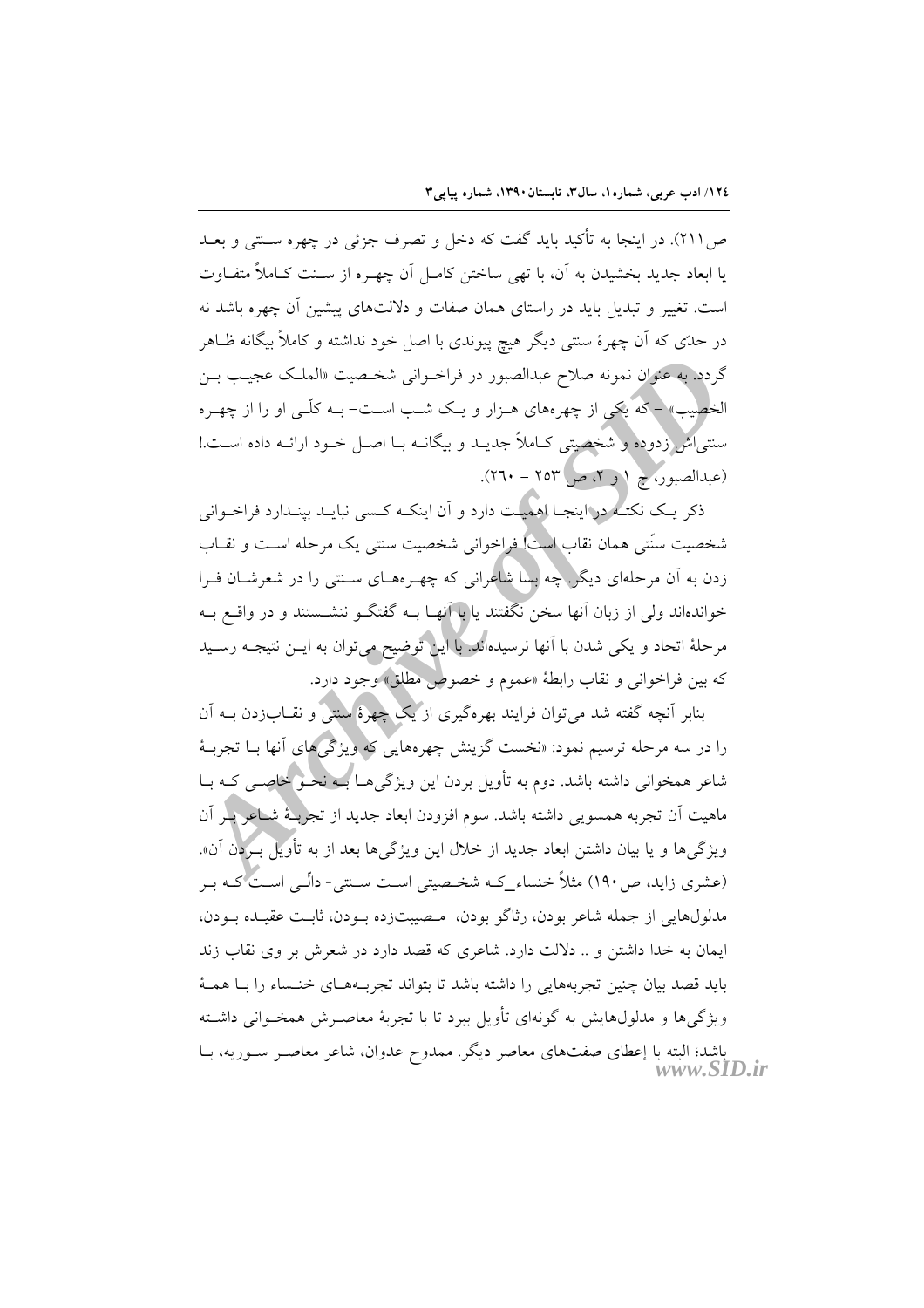شناخت فضاي چهرهٔ سنتي خنساء در قصيدهٔ «روي عن الخنساء» نقاب او را بـر چهـره میزند و با به تأویل بردن ویژگیهای سنتی این شخصیت، ابعادی تازه به آن می|فزایــد و او را در خدمت تجربهٔ خویش قرار میدهد. بدینگونه که رثـاگویی خنــساء دیگــر نــه مختص برادرش «صخر» که شامل هر مصیبتزدهای است که برای عزیـز خـود نــالان و گریان است؛ خواه این مصیبتزده مرد باشد یا زن، خواه یک دسته باشـند خـواه یـک امت. و در همان حال. خواه این عزیز از دست رفته یک شخص باشد یا یک جماعــت. خواه اصالت و تمدن باشد و یا هر چیز گرانبهای دیگر! کار دیگری که شاعر کـرده ایــن است که «صُخر» را شهید فرض می کند و در تأویل خــــود ویژگی «امام حسین (ع)» را به او مي بخشد و بلدينگونه او را از چهارچوب سنتي خود خــارج مــيســازد. در همــان حال خنساء بعد تازهای پیدا میکند و اَن گرفتن ویژگی هر گریـانی اسـت کــه بــر امــام حسین (ع) می گرید. دیگر دلالت جلایدی که ممدوح عدوان بــه خنــساء بخــشیده ایــن است که ویژگی زاری کردن عاجز ترسویی را به او افـزوده و او را در ردیـف بزدلانــی قرار داده که امام حسین (ع) را در کربلا تنها رها کردند تا به شــهادت برســد. بــه دیگــر تعبیر، شاعر در این سروده با ژرفنگری در همان حال که فضای چهرهٔ سـنتی خــود را حفظ نموده، تجربهٔ معاصر خود را بر وی حمل میکند و ابعادی تـازه بــه اَن مــیدهــد. بدین گونه که «صخر» در ردیف امام حسین یا هر شهید دیگر قرار میگیرد؛ خنـساء نیـز در ردیف هر مصیبتزدهای قرار میگیرد که چیز گرانبهایی را از دست داده است، و باز خنساء با کاربرد معکوس و پارادوکسی در ردیـف انـسان۱عـای خـوار و ضـعیفی قـرار میگیرد که جز گریستن و ناله و زاری کاری دیگر نمـیداننـد. (عـشری زایـد، ص – ۱۹۳؛ موسی، ص۳٤) و به قول علی عشری زاید «ممدوح عـدوان در قـصیدهٔ احـزان الخنساء (كه البته نام درست آن روى عن الخنـساء اسـت) از زبـان خنـساء آيـين گريــهٔ دروغین و ناکارآمدی را کـه امـت عـرب بـر شـهیدان و قهرمانانــشان بکـار مــی بندنــد –بی آنکه سعی در کمک و حمایتشان داشته باشند – محکوم مـی نمایــد.... » (عــشری زايد، ص١٤٧)، آنجا كه مي گويد:

 $www.SID.fr$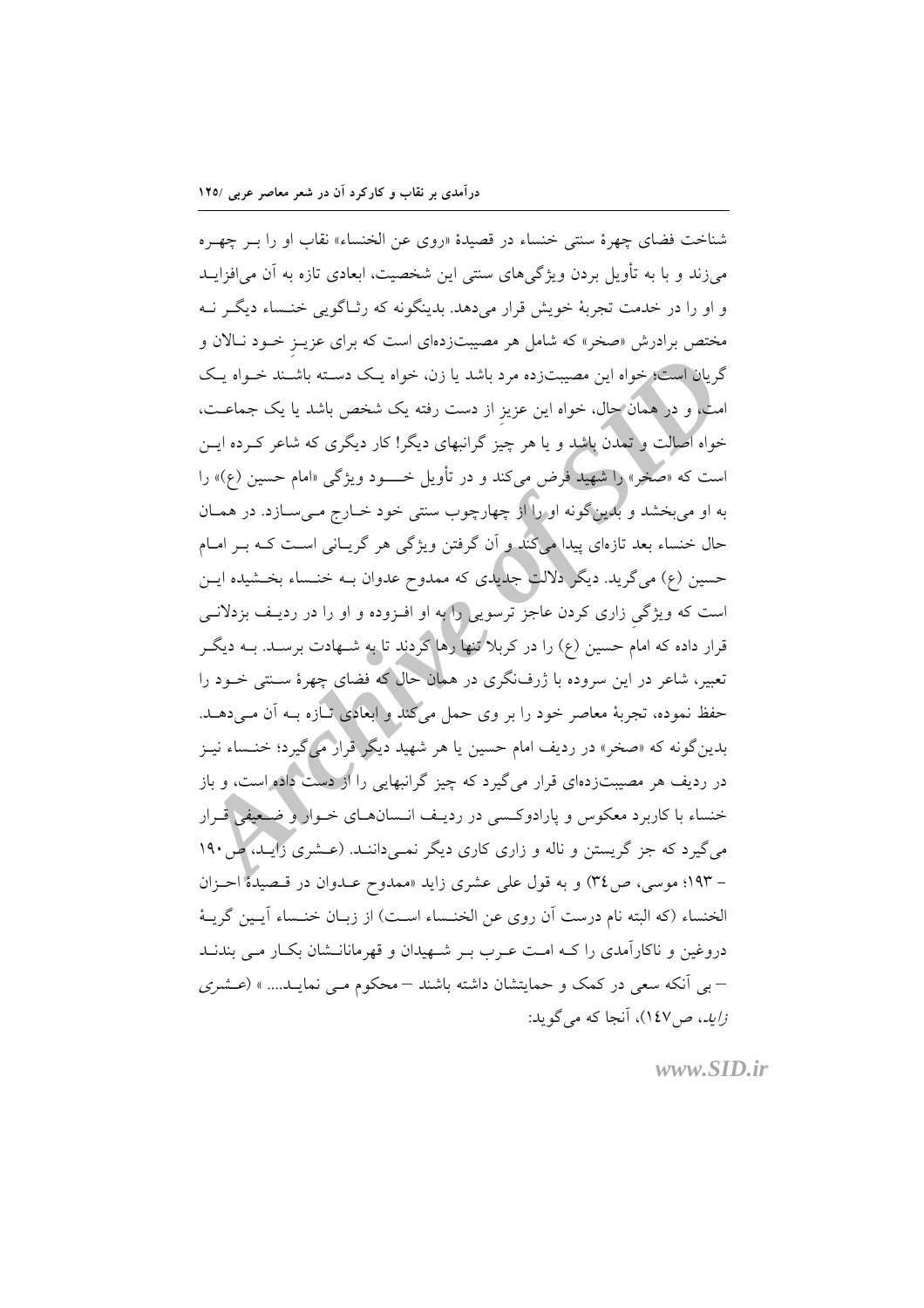تُبِعّ حناجر النَّداب من ندم بعاشوراء/ يهيم النهر كالمجنون، و التمساح يسكب فيه أدمعه/ و يملأ جوفه المسعور بالحمأ/ و لكنّ القتيل بكـربلاء يمـوت وسـط النـهر مـن ظمــأ/ و آلاف الجناجر كل يوم تتخم الدنيا/ تؤذن للصلاح و للفلاح.. و لا عبر البصوت في البصحراء/ ينبيه غافلا يقضي .. و لا يدري/ بأن الفقر، أن الغدر في الملأ/ ... مررت على النيــام،/ عببــت مــن أحلامهم/ و ارتحت في فيء من القصب/ فجاء إلـي صـوتك، راح يــدعوني صــدي للشأر في غضب/ أتاني ليلة و امتص لي تعبي/ فرحت ألوب عن سيف تشرب مرة بدم/ إليك أهـيم في الصحراء،/أركض خلف ظلَّى/ خلف حد الأفق .. أندبه فأنكفيء/ إليك حملت ملء متــاعبي جمرا/ أخاف عليه ينطفيء/ ركضت .. ركضت حتــي تهــتُ عــن ســاقيَّ/ و انــسلخت دروب الأرض في قدمي/كأني كنت أبحث عن إله ضاع في نهر مـن العـدم/ صـرخت .. صـرخت .. حتّى ألقيت في الرمل حنجرتي/ و حتى أُمتص صوتي من فمي الصدأ/ و يهدأ كل من حولي .. فأهدأ مثلما هدأوا/ أعزى النفس:/ «قد تنبو سيوف الثــأر، / تكبــو في الــوغي الفرســان»/ و لكنّي أراهم دونما خيل.. / و لا سيفا لديهم/ قد تربع في عروشهم.. و في حرماتهم خصيان/ و حين أموت من جوع.. و لاألقى لديك الخبز / كيف أضنَّ، لا أعطيك ما عندي من الأســنان؟ / و لكني/ يذكرني غروب الشمس بالقتلبي/ بمن من ليلنا انطفأوا/ ﴿ تَجْتُمْ فَوْقِ أَعْيَنْنَا وْحَــوشْ الليل/ تأبي الشمس أن تأتي مع الريح/ فيغرق في الظلام المرّ شيطان بتسبيح/ و يجهش حولنــا فوج التماسيح/ يدوم بكاؤهم جيلا/ و لولا كثرة الباكين حــولى/ مــا تعــرّت نــسوة للفــاتحين ضحي/ و لا اهترأت سيوف الجند في بيتي/ و لا قتلت قبيلتنا ابنــها صــخرا/ و لا عـِـشنا بــلا شمس/ و لا جاء الرجال إلىَّ في أُثواب نسوتهم/ ليُنسوني صدى ميتي/ يكرّ الدهر لا يأتي لنــا بغد/ فبعد اليوم لا يأتي سوى الأمس/ سأذكر ما حييت جدار قبر/ لم يخلف نخوة الفرســان في نفسي...(عدوان، ج١، صص١٩-٢۴)، اّری اینگونه است که یک چهرهٔ سنتی با شگرد خاص شاعر و دخل و تصرف بهجـا، از

دایرهٔ خاص و محدود خود خارج میگردد و شمولیّت مییابد و ابعادی جدید میگیـرد و در نهايت سبب يويايي سنت مي شود. www.SID.ir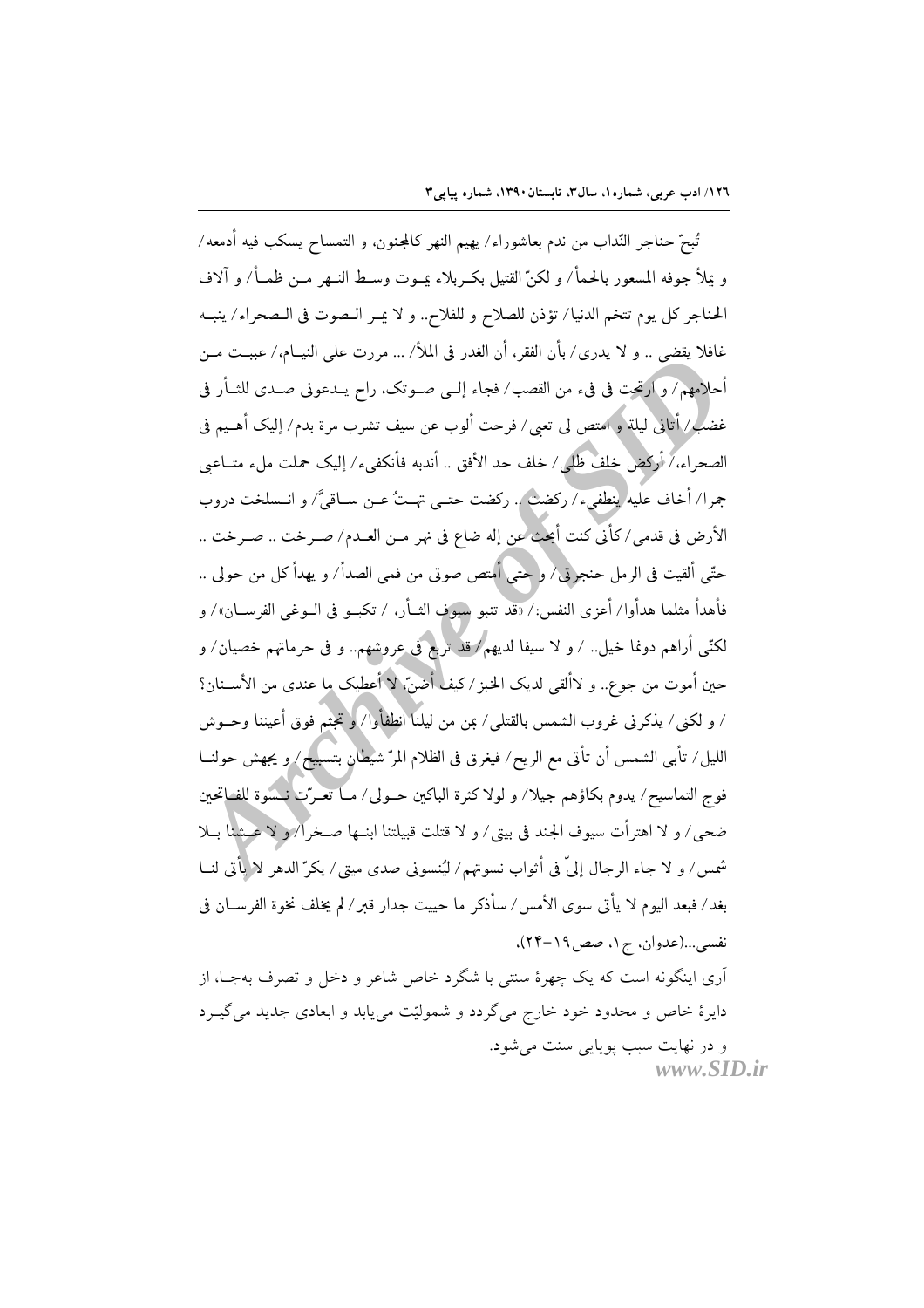نقاب و دلایل گرایش شاعران معاصر عرب به آن:

شاعران معاصر عرب در نیمهٔ اول قرن بیستم میل به فراخوانی شخصیتهـای سـنتی در شعر خود نمودند كه البته تا دههٔ ينجاه در حدّ همان «فراخواني» باقي ماندنـد؛ امـا از آن دهه به بعد فراخوانی با بهرهگیری از تکنیک نقاب همراه گشت (ابوهیف، ص/). بـه تحقیق باید گفت بدرشاکر السیّاب اولین شاعر معاصری است کـه نقـاب را در مفهــوم دقيق أن در شعرش أن هم در قصيدهٔ «المسيح بعد الصلب» بهكار بست. (على، ص ١٩) أنجا كه از زبان حضرت مسيح مي گويد:

بعد ما أنزلوني، سمعت الرياح/ في نواح طويل تــسفّ النخيــل،/ و الخطــي و هــي تنــأى. إذن فالجراح/ و الصليب الذي سمّروني طوال الأصيل/ لم تمتني... /متّ بالنار: أحرقت ظلماء طيني، فظلِّ الإله./كنت بدءا و في البدء كان الفقير/ متَّ، كي يؤكل الخبز باسمي، لكي يزرعــوني مــع الموسم،/كم حياة سأحيا: ففي كلِّ حِفْرِه\ صرت مستقبلاً، صرت بــذره،/ صــرت جــيلاً مــن

الناس: في كل قلب دمي/ قطرة منه أو بعض قطره...( سيّاب، ج٢، صص٤٥٧ –٤۶٢ ). بعد از او نیز عبدالوهاب البیاتی در این عرصه هنرنمایی کرد، و با نظریــهیــردازی خــــود در کتاب تجر*بتی الشعریه* و با فراخوانی و نقاب(دن بر چهرمهای اسطورمای و تاریخی و مردمی در دفترهای شعری خود عملاً نــشان داد کــه از شــگرد ویــژهای در ایــن بــاره برخوردار است. سرودههای نقابین وی که به حق با هنرنمایی نیز همراه بــوده توانــست سرمشقی باشد بـرای دیگـر شــاعران، تــا در ایــن عرصــه شــانس خــود را بیازماینـد. از نامدارترین این شاعران می توان به أدونیس، امل دنقل، صلاح عبدالصبور، خلیل حــاوی، محمود درویش ، ممدوح عدوان و .... اشاره کرد.

دیری نپائید که شعر معاصر عرب با انبوهی از سرودههایی رویارو شد که همگی بــر پایهٔ تکنیک نقاب بنا شده بود و بسیاری از شخـصیتهـای سـنتم در آن حـضور فعـال داشتند که از جمله می توان به شخصیتهای زیر اشارت کرد: عنتره، امرؤالقیس، خنساء، عروه، متنبي، معرّى، عبدالقدّوس، بشار، ديک الجن، مهيـار ديلمـي، ابوزيـد الـسروجي، حلاج، بشر حافي، غزالي، حضرت محمد (ص)، حضرت مسيح (ع)، حضرت مريم(ع)، www.SID.ir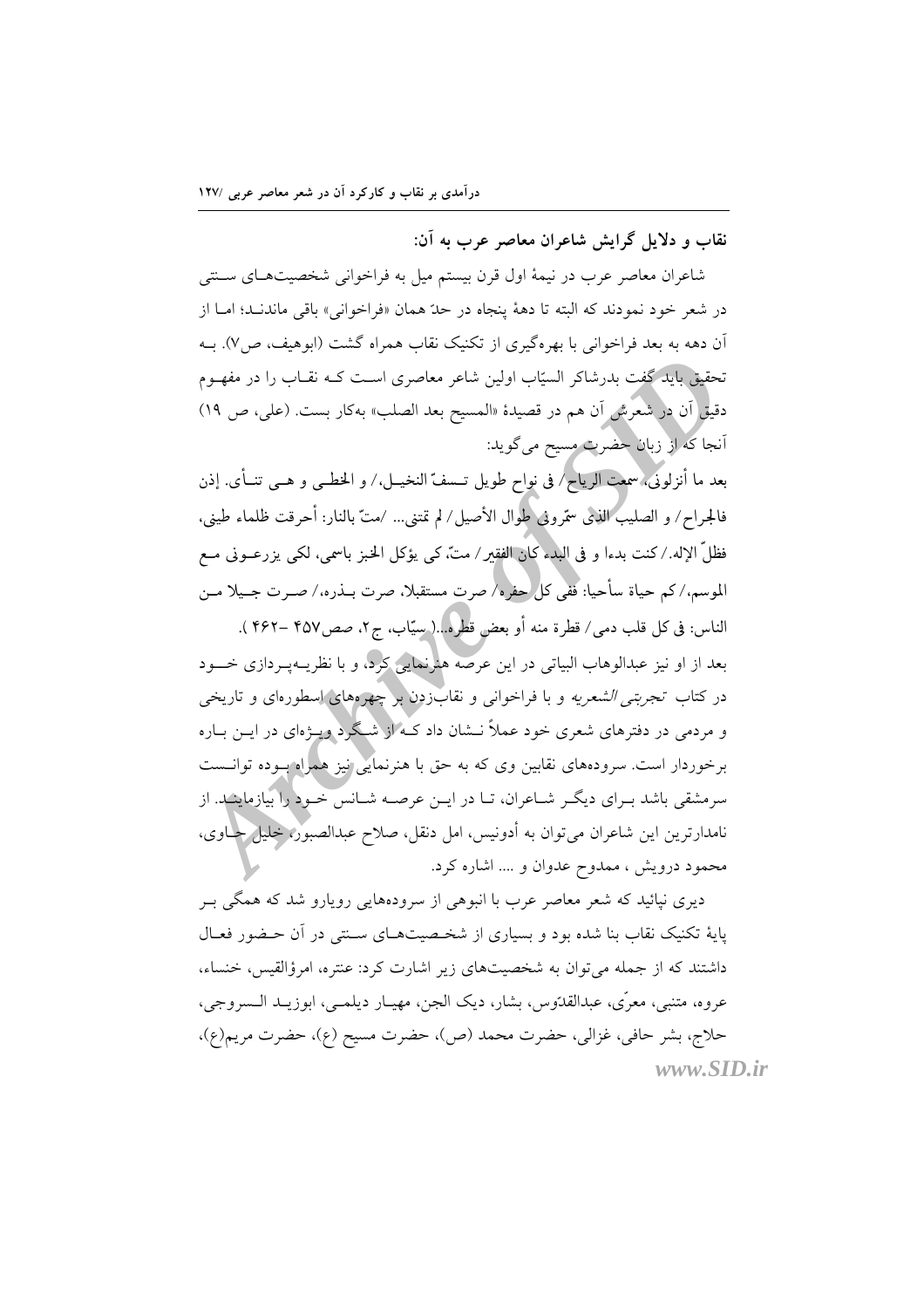زرقاء یمامه، سندباد، شهریار، شهرزاد، پرومته، سیزیف، اورفئوس و ... (عشری زایســد، ص ٧٣ - ١٨٦؛ الكبر كي، ص ٢٤ - ٢٥٧).

البته نباید از یاد برد که شاعران معاصر عرب در بهرهگیری از شخصیتهای سـنتی و نقابزدن به آنها به دو گونه عمل کردند: یا به کارگیری شخصیتهای سـنتی از جانـب شاعران همسو با همان صفتها و ویژگیهای پیشین آنان بود– که ایــن نــوع کــاربرد از بسامد بیشتری برخوردار است – و یا کاملاً مغایر با صـفتهـای پیـشین چهـرهٔ سـنتی، يعني همان كاربرد معكوس و ارائهٔ تصوير يارادوكسي.

در پاسخ به این پرسش که دلایل گرایش شاعران معاصر عرب بــه تکنیـک نقــاب و بهرهگیری از آن چُه بوده میتوان به موارد زیر استناد جست:

١. تأثيريذيري از غرب: شاعران معاصر عرب تحت تأثير غربـيهــا و بــه ويـــزه نظريــهٔ «اشتراک عینی» تی. اس. الیوت آموختند که می توان عواطف و احساسات شخصی خود را به نوعی دیگر بیان داشت. الیوت بر ایــن پـاور بــود کــه ارائــهٔ مــستقیم احــساسات و عواطف شخصی در شعر، زیبندهٔ یک شاعر چیرهدست نیست؛ چه عواطف و احساسات به خودی خود ارزش چندانی ندارد، مگر آنکه شاعر بیا خلیق حبوادث و صـحنههـا و ایجاد فضای مناسب و با دخالت دادن کاراکترهای گوناگون عواطف شخصی خود را به صورت غیر مستقیم ارائه دهد و بکوشد که احساسات خود را از دایرهٔ ف دی خــارج و رنگ عمومی به آن دهد تا در مخاطب تأثیر گذارتر عمل کنـد. یعنـی ارزش احـساسات فردی نه به خود آن، کـــــه به نمونههایی است که از آن خلق میشود. (کندی، صص ۷۰ - ٨٨ و ١٤٨ - ١٦٠؛ عــشرى زايــد، صــص ٢١ - ٣٠ و ٢٢٣؛ علــي، ص ٤٦). لــــذا شاعران نوگرای عرب تحت تأثیر چنین ایدهای به چهرههای سنتی بهایی ویـژه دادنــد و تلاش نمودند که بجای نقل مستقیم عواطف و احساسات و تجربههای خود، به صورت غیرمستقیم از زبان آنان سخن بگویند و از این رهگذر از ذات خود دور گردند و شعری غیر شخصی به مخاطب ارائه دهند. کسی نباید بیندارد که «اشتراک عینی» تنها با تکنیک نقاب به دست مي آيد؛ چون شاعر مي تواند عواطف خود را با ايجاد حـوادث و شـرايط جدید در عناصر و رموز دیگری نیز تجسم بخشد، بیlنکه از تکنیک نقاب بهـره گیــرد.<br>WWW.SID.ir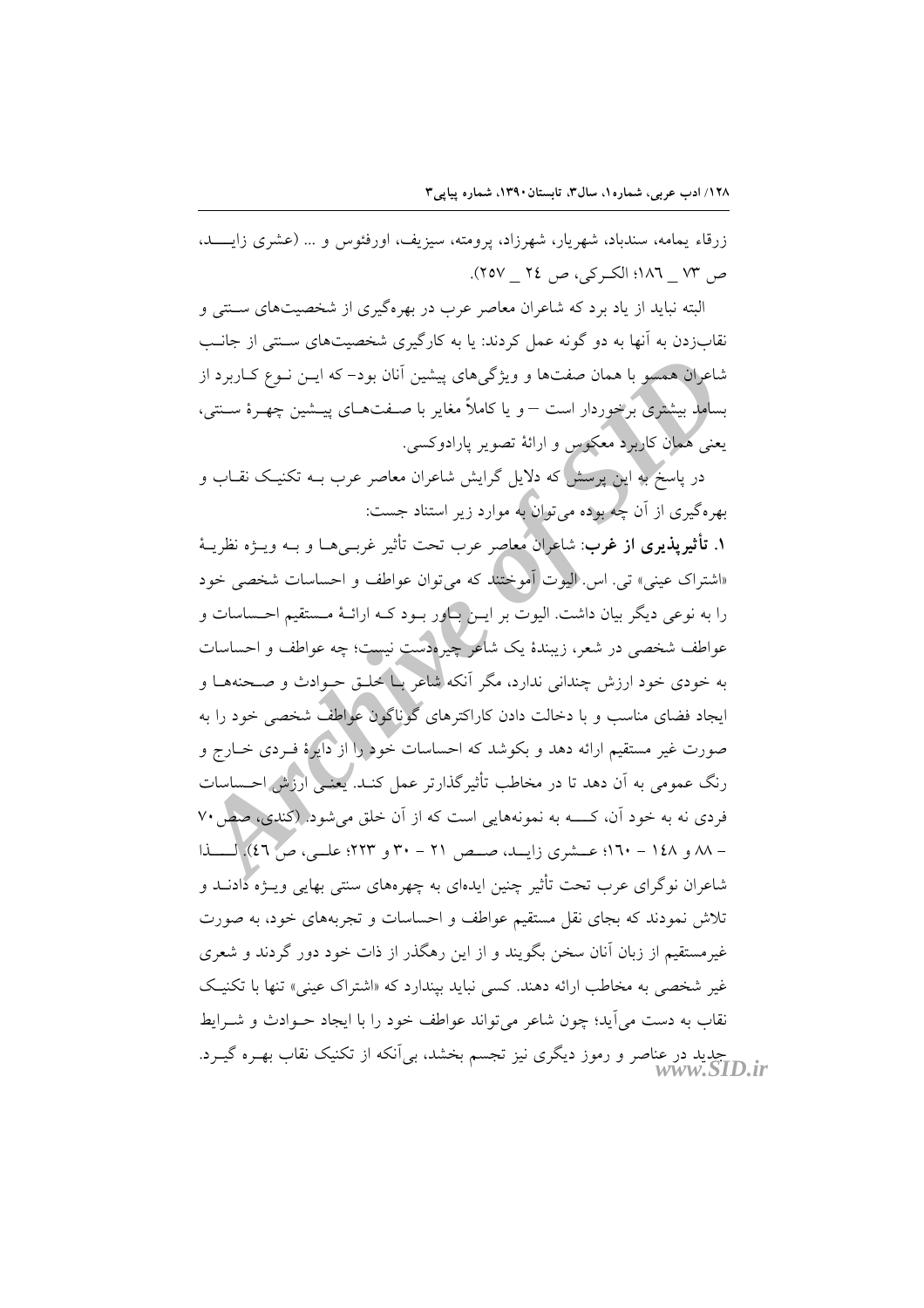درآمدی بر نقاب و کارکرد آن در شعر معاصر عربی /۱۲۹

اینکه منتقدی چون علی عشری زاید سعی دارد اینگونه به مخاطب القا کند کـه اشـتراک عینی تنها و تنها از طریق نقاب به دست مـی]یـد (عـشری زایـد، ص ۲۱ و بعـد از آن) پنداری نادرست است. این نکته اما چیزی از مقام والای او در عرصهٔ نقد نمی کاهد. **۲. خروج از جو غنائیگری**: شاعر معاصر عرب دیگر نمی خواست بر تارهای رمانتیــسم

زخمه زند. او بر آن بود که با بهرهگیری از این تکنیک و تعبیری دراماتیک هر چه بهتـر و بیشتر بتواند از ذاتیت و غنائیگری خارج گردد. وی میکوشید تــا بــه جــای تکیــه بــر عواطف و احساسات شخصی، بر قـصیده و ســازههــای آن تکیــه کنــد و از عواطـف و انفعالات خود وسیلهای قرار دهد برای آفرینش هنری، تا بـا ایــن فراینــد از رمانتیــسم و ذاتیت رها گردد و خود نیز در شعرش هویدا نباشد. بنــا بــه نظــر محمــد علــی کنــدی، ناپیدایی شاعر در اثر ادب<sub>ی</sub> ما را به یاد ایدهٔ «مرگ مؤلف» ساختارگراها می(ندازد. (کندی، ص ١٥٥).

۳. فش**ار سیاسی- اجتماعی**: جوّی که شاعر معاصـر در آن زیـسته جـوّی اسـت پـر از ارهاب و ارعاب با حاکمانی دیکتاتور صفت، که انتقاد از آنان گناهی نابخشودنی است. شاعر نیز شاعری است متعهد که نگاهی عمیق به مسائل انسانی دارد و از ســر تعهّــد در شعر سخن میگوید با این عقیده که دیگر زمان: اجرح القلب و اسق شعرک منــه / فــدم القلب خمرة الأقلام (ابوشبكه، ص١٧) گذشته است و بايلاً با مردم بود. اما او كاملاً بــه این امر شناخت دارد که بیدادگری حاکمان بیدادییشه و نابکاری نابکارآن، این اجبازه را به وی نخواهد داد که گزارش وار به بیان مشکلات مردم و جامعــه بیــردازد یــا بخواهــد شعر را عرصهای برای بیانات سیاسی و شعارها و ناسزاها قـرار دهـد. ایـن بـود کـه در جستجوی اسلوبهایی برآمد تا با پوشیدهگویی و بهصورت غیرمستقیم از جور حاکمان و اَّمال خود بگوید که یکی از این اسلوبها اسلوب نقاب بود. به عنوان مثال بدرشــاکر السیّاب اصلی ترین انگیزهٔ بهرهگیری از شخصیتهای سـنتی و نقــابزدن بــه آنهــا را در شعرش، انگیزهٔ سیاسی بر می خواند و می گوید: آن زمان که قصد داشته حکومت فاسـد «قاسم سعید» را در عراق به بوتهٔ انتقاد بکشاند با بهرهگیری از شخصیتها و بــه کمـک ir رواسلوب نقاب، وی و حکومتِ وی را بـــه بدترین شکل در دو سـرودهٔ «سـربروس فــی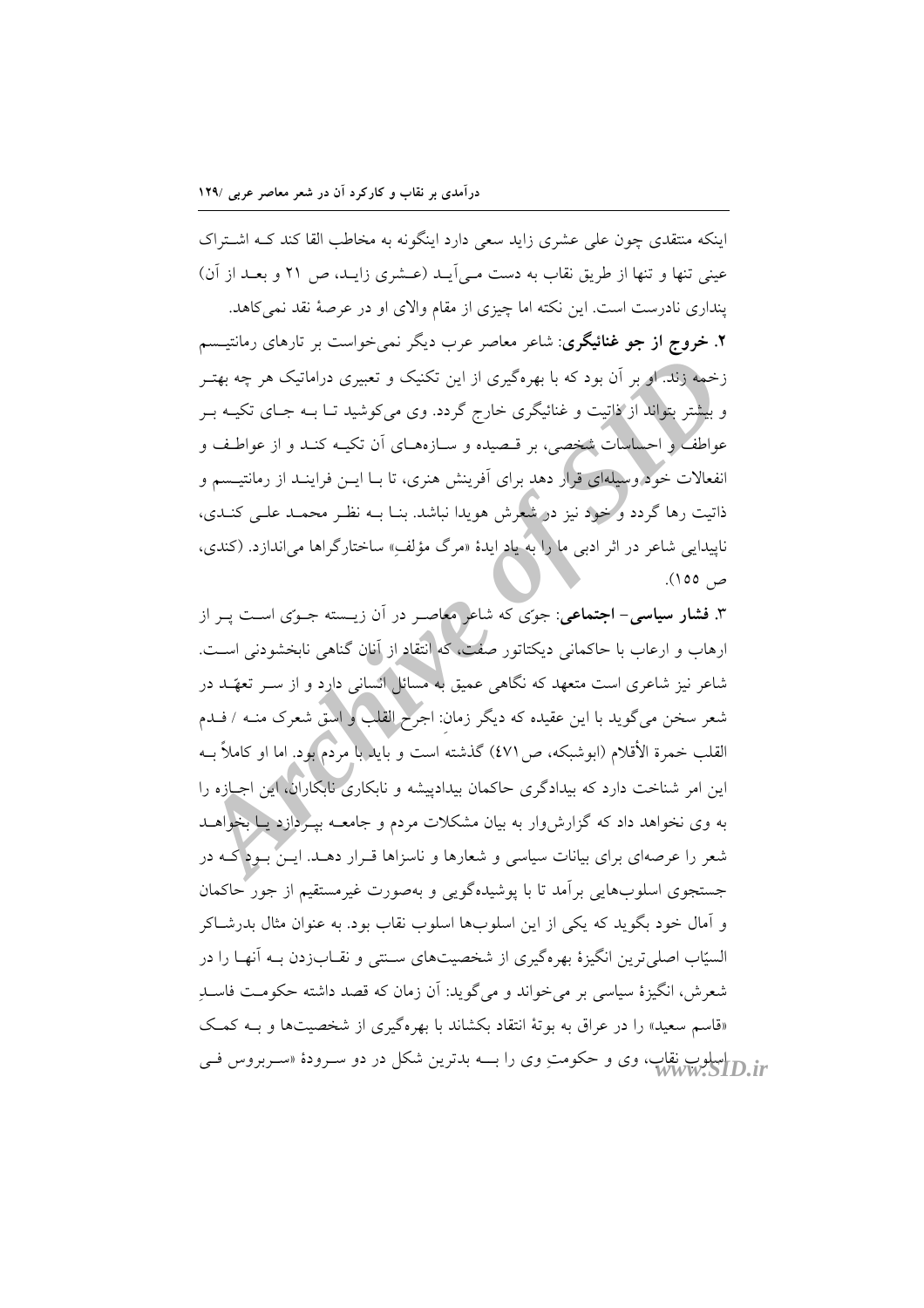بابل» و «مدينة السندباد» هجو گفته است. (كندي، ص ١٧١؛ عـشري زايـد، ص٣٤). لـذا باید گفت اکثر سرودههای نقایین شاعران معاصر عرب از ریشههای اجتمـاعی – سیاسـی

سرچشمه می گیرد و تصویری است از وضع ناهمساز و ناهمگون زندگی اجتماعی. **٤. گرایش به سنّت:** با همه حرمتی که برای عملکرد شاعران نئوکلاسیک عرب می تــوان قائل شد باید اعتراف کرد که آنان در شعرشان تنهـا بــه تــدوین ســنّت بــسنده کردنــد و نسبت به چهرههای سنتی ابراز ارادت نمودند، بی آنکه از این چهـرههــا و آثــار آنــان در شعر خود الهام بگیرنلدو آن را در جهت پیشبرد اهداف مورد نظر خود به کار گیرند. اما نسل بعد از آنها، تعامل خود را با سنت تغییر داد و به عنـوان «رهــاورد انــسانی» بــه آن نگريست و با گذر از مرحلهٔ تدوين و «تعبير از سنت» به مرحلهٔ «الهام وتعبير بــا ســنت» رسید. (عشری زاید، ص۷۰ – ۵۹) او به این انگیزه رویکرد خویش را نسبت بــه ســنت تغییر داد که به اثر ادبی خود رنگ اصبالت بخشد و بــا دخــل و تــصرف در آن باعــث یوپایی سنت گردد. با این استدلال کــه «اگرگذشــته تغییرناپــذیر اســت، نگــاه انــسان بــه گذشته و در پی آن تعامل با آن و نحوهٔ به کارگیری آن قابل تغییر است.» (کندی، ص ۸  $(9 -$ 

## کارکرد نقاب در شعر معاصر عربی:

بهرهگیری از نقاب از دههٔ پنجاه به بعد، تأثیر و کارکرد شگرافی بر شعر معاصر عرب داشته که پیشینهای نداشت. مهمترین کارکرد نقاب را مـی تـوان در مـوارد زیـر خلاصـه نمود: اول اّنکه بهرهگیری از نقاب و خلق ترکیب استعاری جدیــد و بیــان غیــر صــریح اندیشهها سبب شد تا مخاطب اثر، برای فهم بهتر آن دست به فعالیت بزند و بــا حــدس و گمان، خود را در اثر ادبی دخالت دهد. واكنش مخاطب در برابر اثر و سعی در فهم اّن ، يوپايي ذهن وي را به دنبال دارد و در همان حال چالش بين صاحب اثر و مخاطب از بین می رود، و مخاطب نه یک مصرفکنندهٔ ساده که یک طـرف فعـال و کارســاز در معادلهٔ شعری خواهد بود. با این کار شاعران توانستند اصل دخالت دادن مخاطب در اثر ادبی را رعایت کنند. لذا به تأکید باید گفت: قصیدهٔ نقابین، یک خوانندهٔ زیرک و آگاه به

www.SID.ir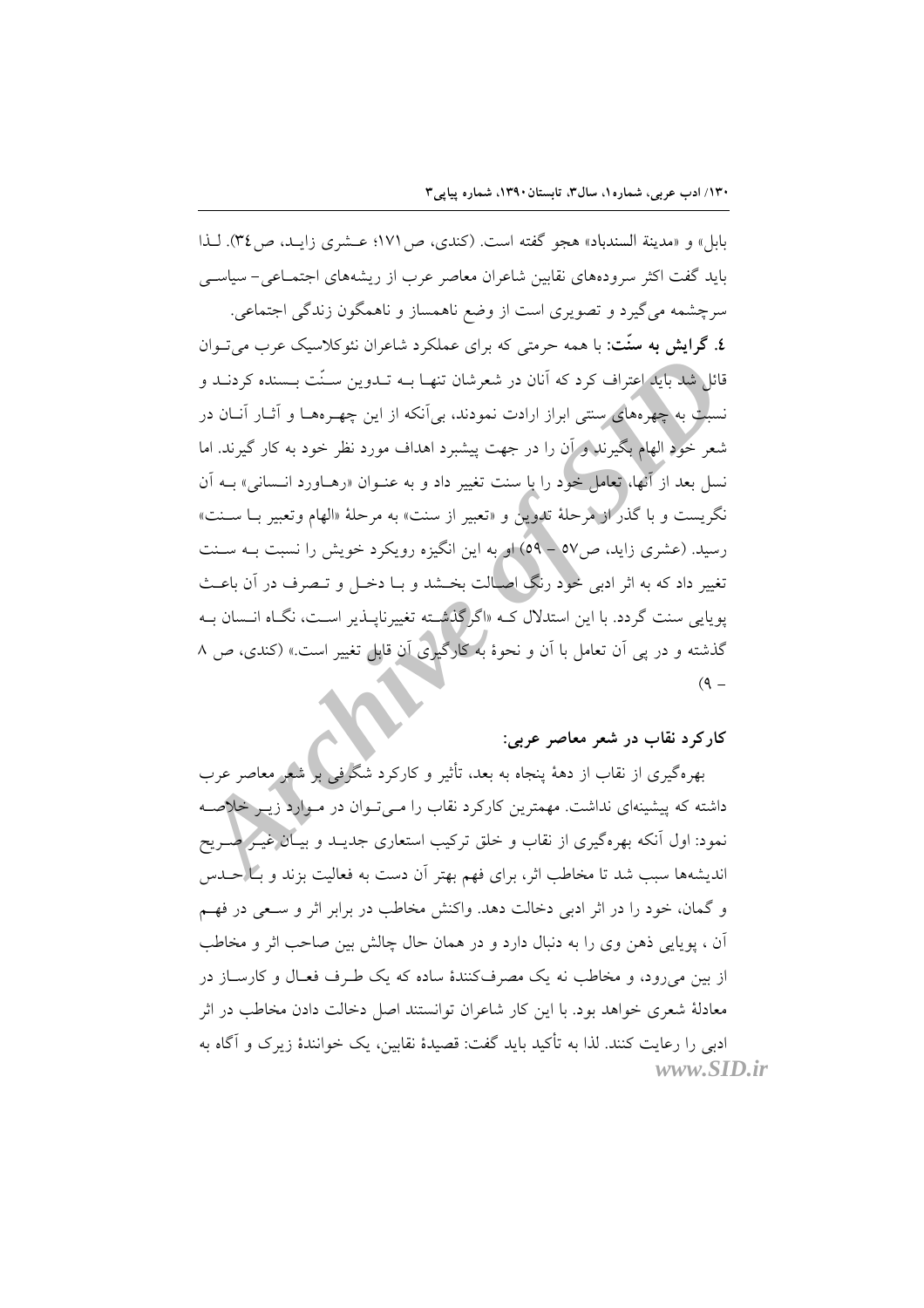درآمدی بر نقاب و کارکرد آن در شعر معاصر عربی /۱۳۱

تکنیکهای شعری می طلبد. دوم آنکه نقاب، سبب نزدیککردن فنون ادبـی بــه یکــدیگر در شعر معاصر عربی شد. با نظر افکندن به یک سرودهٔ نقابین تمامِعیار میتوان بــه ایــن نتیجه رسید که نقاب، اَن کاراَیی را دارد تا چند عنصر بیانی را با هــم گــرد بیـاورد. بــه عنوان مثال عموماً شاعر بعد از فراخوانی یک شخصیت سـنتی، ابتـدا از زبــان او ســخن می گوید و سپس با او به گفتگو می نشیند و در برخی موارد نیز از او سخن مــی گویــد و گفتار و کردار وی را در اثرش جای میدهـد. در همـان حـال ممکـن اسـت تـصویری معکوس از وی ارائه دهد که با اصل تاریخی اش مغایرت داشته باشد. به عبــارت دیگــر قصیدهٔ نقابین آمیزهای است از چنـد عنـصر از جملـه تـگ6ـو پی'، گفتگـو،' بینـامتنی " بارادوكس؛ تعدد اصوات، تعبدد شخصیتهــــا و ...... (ابوهیف، صص ٢٤ و ٨٨ ؛ موسى، صص١٧ و ٢٣٢؛ كندى، صص ٣٣ - ٣٤ و ٣٦٢ - ٣٧٠)

سوم آنکه نقاب در شعر شاعران معاصری کـه آن را بـه خـوبی بـه کـار گرفتنــد ســبب وحدتبخشی به قصیده شد. این تکنیک باعث شد که شعر از وحـدت و شـکلی انــدام وار° برخوردار شود؛ وحدتی که اجـزاء اَن در پیونـدی پویـا و زنـده بـا همـدیگر گـره خوردهاند. و در عین اینکه اکثر قصائد نقابین، قصائلای بلنـید هــبیثند ولــی ایــن امــر بــه بی|رتباطی بین اجزای آن نینجامید.

چهارم آنکه نقاب سبب گردید که سنت در شعر معاصر جانبی دوبباره بگیــرد و روحـــی تازه در کالبد فرسودهاش دمیده شود. این تکنیک سبب شد تا چهرهها از حالت کهنگے خارج گردند و در عصر حاضر با ابعاد جدید حضور داشته باشند. لذا از صواب بله دور نخواهد بود اگر بگوییم نقاب موجب گردید تا ما در شعر معاصر با یک نــوع رســتاخیز چهرههای سنتی و رستاخیر کلمات<sup>7</sup> یا به تعبیر رساتر: رستاخیز زبان رویارو شدیم.

| 1. monologue | 2.Dialogue | 3. intertextuatite              | 4. Paradoxical |
|--------------|------------|---------------------------------|----------------|
| 5. organic   |            | 6, the resurrection of the word |                |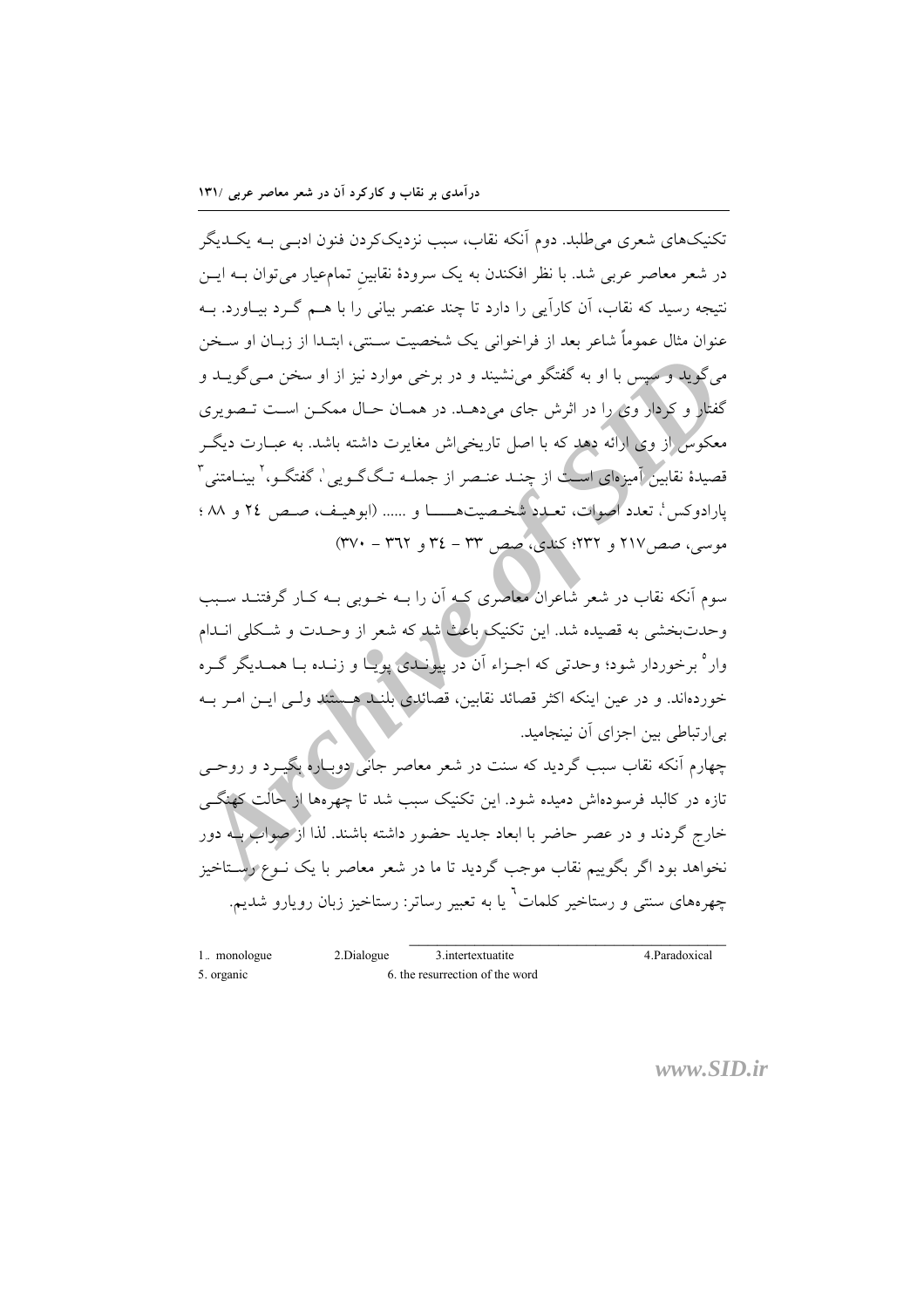ینجم آنکه این تکنیک سبب دوری شاعران معاصر عـرب از غنــائیگری و صــراحت در گفتار و ابراز مستقیم عقاید گردید. شاعر با بهرهگیـری از ایــن تکنیـک از گــرایشهــای رمانتیکی و ابراز احساسات و عواطف شخصی پرهیز کرد و رو به پوشیدهگویی و ابهام آورد تا اثرش، اثری سمبولیک و فعــال و دارای قابلیّـت تفــسیریذیری متعــدد شــود نــه منفعل و ايستا. (موسى، ص ٢٣٣)

ششم آنکه نقاب سبب گردید دوگانگی بین شخصیت معاصر و شخصیت سنتی از میـان برداشته شود و آن دو به همراه تجربههایشان در یکسو قرار بگیرند و به مرز یکی شــدن برسند. در همان حال باعث شد که فاصلهٔ زمـانی بـین گذشـته و حـال از بـین بـرود و موجب وحدت زماني گردد. (کندلی، ص٥٠٣، ابوهيف، ص ٦٩). هفتم آنکه نقاب و بهرهگیری از آن شاعر معاصر عرب را وا داشته تا برای شــهره شــدن در این مجال دست به یژوهش در سنت بزند و ویژگرها و دلالتهای چهرههای سـنتی را بشناسد تا بتواند به خوبی آن را در خدمت تجربهٔ معاصر خود در آورد.

### نتىحە:

از آنچه گفته شـد مـی تـوان بـه ایـن نتیجـه رسلید کـه تکنیـک نقـاب نخـست در نمایشنامهها به کار گرفته میشـد و سـپس وارد حــوزهٔ شــعر گــشت. نقــاب بیــشتر بــا چهرههای سنّتی سروکار دارد تا چهرههای خیالی و عناصر طبیعی شاعران با فراخــوانی چهرههای سنّتی و نقابزدن بر آنها به نقل غیرمستقیم اندیشه و آمال خود مـی، دازنــد. هر فراخوانی ای نقاب نیست و بین آن دو رابطهٔ «عموم و خصوص مطلق» برقرار است. شاعری که قصد بهرهگیری از این تکنیک را دارد باید بـه چهـار اصـل: شــناخت کــافی نسبت به چهرهٔ سنتی، کاربرد خاص ضمایر و اسـناد، تغییـر جزئـی در چهـرهٔ سـنتی و توازن در بیان تجربه، توجه ویژهای داشته باشد. فرأیند به کـارگیری چهـرههـای ســنتی اينگونه ترسيم ميشود: شناخت ويژگي چهرهٔ مورد نظر، تأويل خــاص آن ويژگــيهــا و افزودن ویژگیهای جدید به آن صرف به کارگیری یک شخصیت سـُنتی نمـیتوانـد ارزشمند بودن اثر را توجیه کند، موفَّقیت یک شاعر در این رهگذر نــه در گــرو اصــالت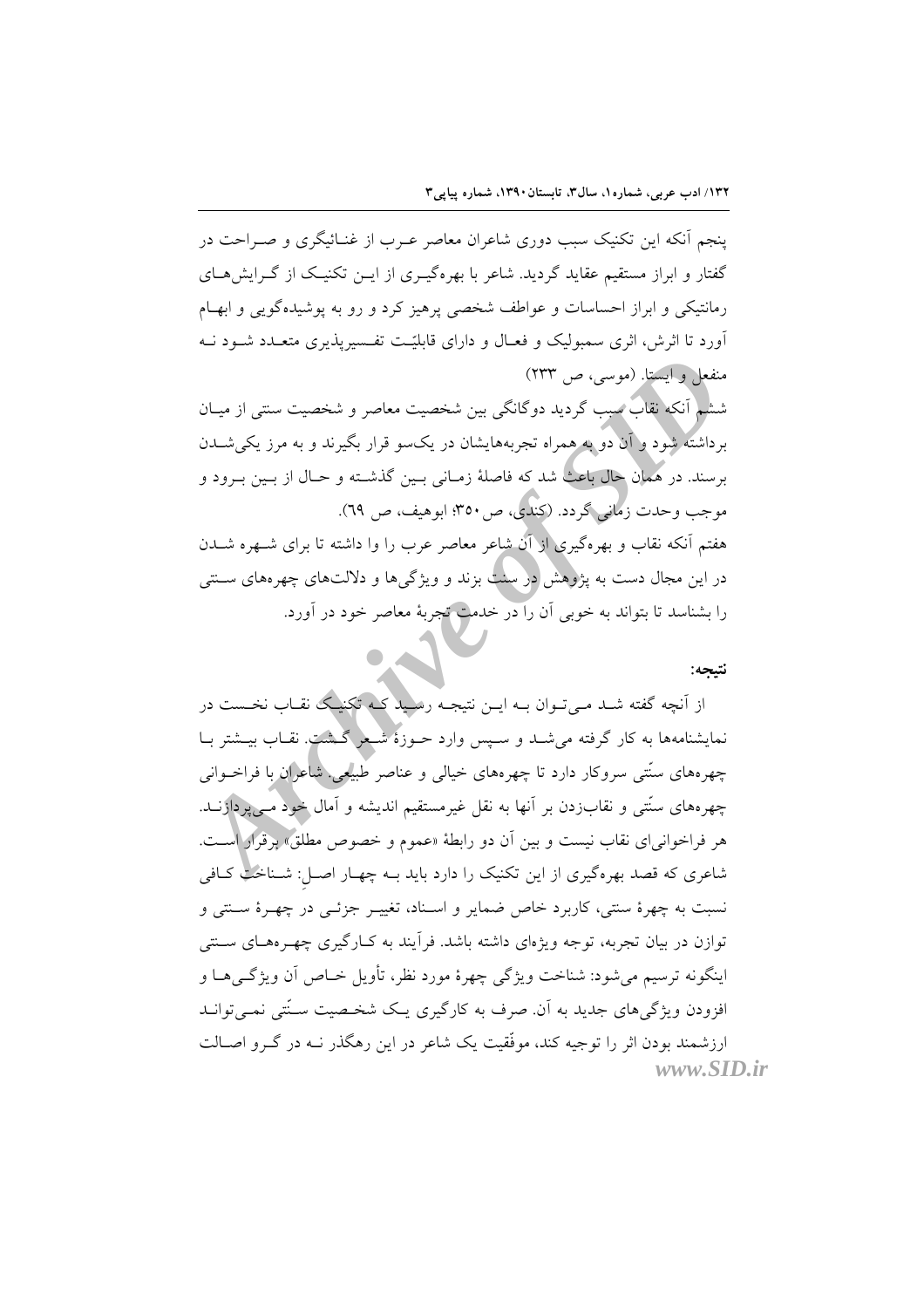تاریخی یک چهره که در گرو شبوهٔ بـه کـارگیری و بهـرهگیـری از آن اسـت. شـاعران معاصر عرب در راستای نوگرایی و تحت تـأثیر جریـانهــای ادبــی غــرب و بــه انگیــزهٔ سیاسی و اجتماعی و هنری در نیمهٔ دوم قـرن بیـستم بـه ایـن تکنیـک روی آوردنــد و توانستند با بهره جستن از آن به نقل غیرمستقیم تجربههای معاصر خود بیردازند. آنان بــا نقاب(دن بر چهرههای سنّتی که عمومـاً دارای دلالـتهـای مانـدگار و قابـل تجـلدّد بودند – این قابلیّت را پیدا کردند که از گرایش های رمانتیکی و صراحت در گفتار پرهیــز کنند و به سمبولیسم و یوشیدهگویی روی بیاورند. نقاب به آنان ایــن فرصــت را داد تــا تجربههای عاطفی خود را از حیطهٔ شخصی خارج و بـه حیطـهٔ کلّـی و انــسانی گــسیل دارند و در همان حال بتوانند به شعر خود وحدت بخشند و با حضور دادن کاراکترهای گوناگون و بازگویی گفتار آنان در جهت پویایی ســنت گــامی مهــم بردارنــد. از دولــت نقاب، اکنون بسیاری از شخصیتهای سنّتی شهروند شهر ادبیات معاصر عــرب شــده و ما اینک در شعر آنان با رستاخیز آنبوهی از واژگان و چهرههای سنتی رویرو هستیم ک هر شخصیتی از آن شخصیتها برای بیان تجربهای خاص بـه کـار گرفتـه شـده اسـت. کوتاه سخن آنکه می توانیم نقاب و بهرهگیری از آن را بهعنوان یک نوع آشــنایی زدایــی ْ در حيطة اسلوب شعرى برشماريم.

منابع ابوشبكه، الـياس، *الأعمال الشعرية الكاملة*، دارالعوده، بيروت، ١٩٩٩. ابوهيف، عبدالله، قناع *المتنبي في الشعر العربي الحديث*، المؤسسة العربية للدراسات و النش  $.7 \cdot 2$ أدونيس، *الآثار الكامله*، دارالعوده، بي<sub>ر</sub>وت، ١٩٧١. البياتي، *عبدالوهاب، الديوان*، المجلد الثاني، دارالعوده، بيروت، ١٩٩٠. البياتي، عبدالوهاب، *تجربتي الشعريه*، المؤسسه العربيّه للدراسات و النشر ، بيروت، ١٩٩٣. حدّاد، على، أثرالتراث في الشعر العراقي الحديث، دارالشؤون الثقافيه العامه، بغداد، ١٩٨٦. داود، أنس*، الاسطوره في الشعر العربي الحديث*، المنشاه الشعبيّه للنشر و التوزيع، والإعلان، طرابلس،  $.19A$ دنقل، أمل، *الأعمال الشعريه الكامله*، دار العوده، بيروت، مكتبة مدبولي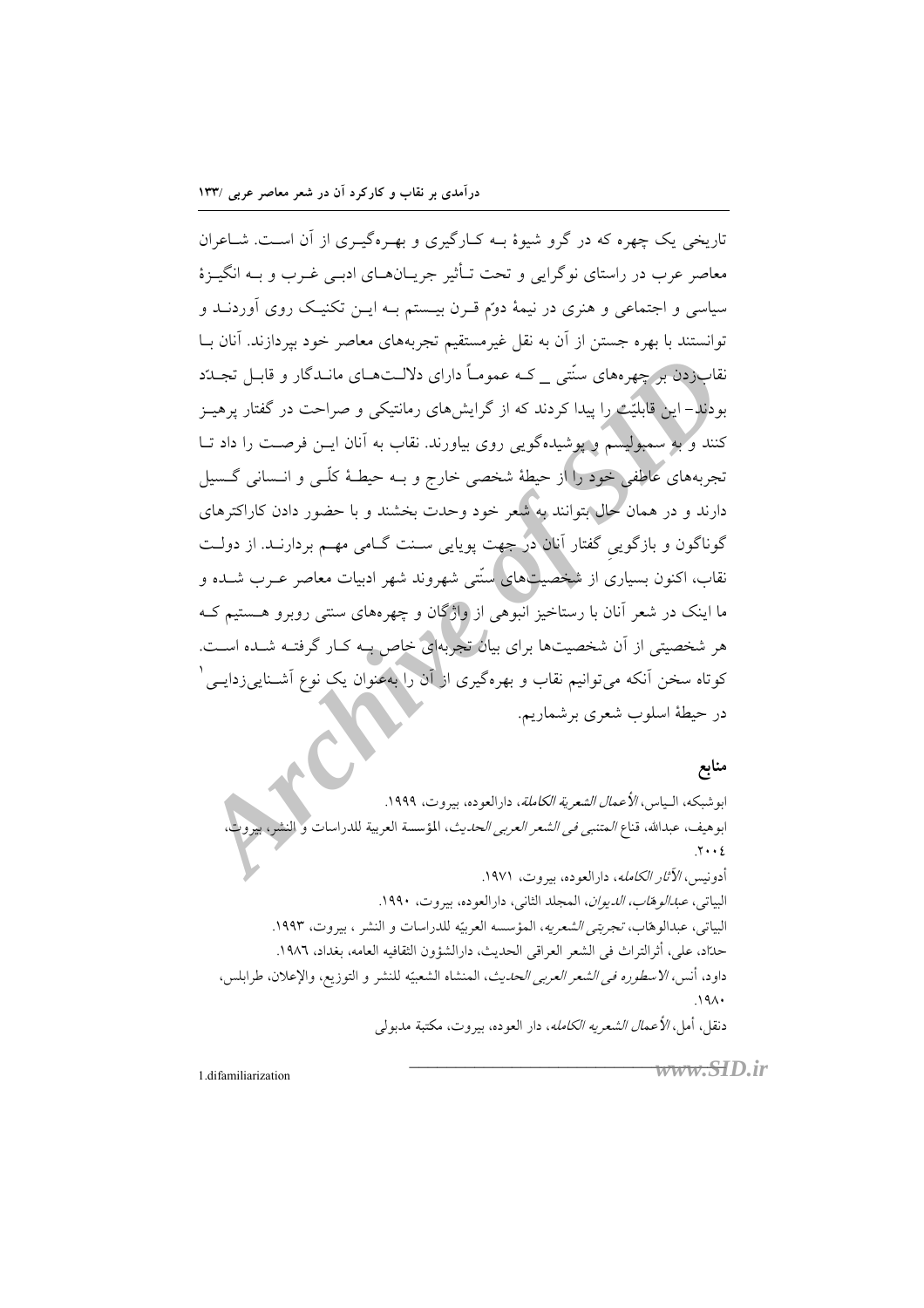الرواشده، سامح، *القناع في الشعر العربي الحديث*، جامعه موته، مطبعه كنعان، ١٩٩٥ السياب، بدرشاكر، *الديوان*، المجلّد الاول، دارالعوده، بيروت، ١٩٨٩. عباس، احسان، *اتجاهات الشعر العربي المعاصر*، دارالشروق للنّشر و التوزيع، عمان، ٢٠٠١. عبدالصبور، صلا*ح، الديوان*، المجلد الاول و الثاني، دارالعوده، بيروت، ١٩٨٦. عدوان، ممدوح، *الاعمال الشعريه الكامله*، المجلّد الاول، دارالعوده، بيروت، ١٩٨٦. عشري زايد، علي، *استدعاء الشخصيات التراثيه في الشعر العربي المعاص*ر، دار غريب، القاهره، ٢٠٠٦. على، عبدالرضا، *دراسات في الشعر العربي المعاصر*، المؤسسه العربيّه للدراسات و النشر، بيروت، ١٩٩٥. الكركي، خالد، الرموز التراثيه العربيّه في الشعر العربي الحديث، دارالجيل، بيروت، ١٩٨٩. كندي، محمد علي، *الرمز و القناع في الشعر العربي الحديث*، دارالكتاب الجديد المتّحده، بيروت، ٢٠٠٣. موسى، خليل، *بنية القصيده العربيه المعاصره*، اتحاد الكتّاب العرب، دمشق، ٢٠٠٣. وهبه، مجدى، *معجم المصطلحات في اللغه والادب*، مكتبه لبنان، القاهره، ١٩٧٩.

www.SID.ir